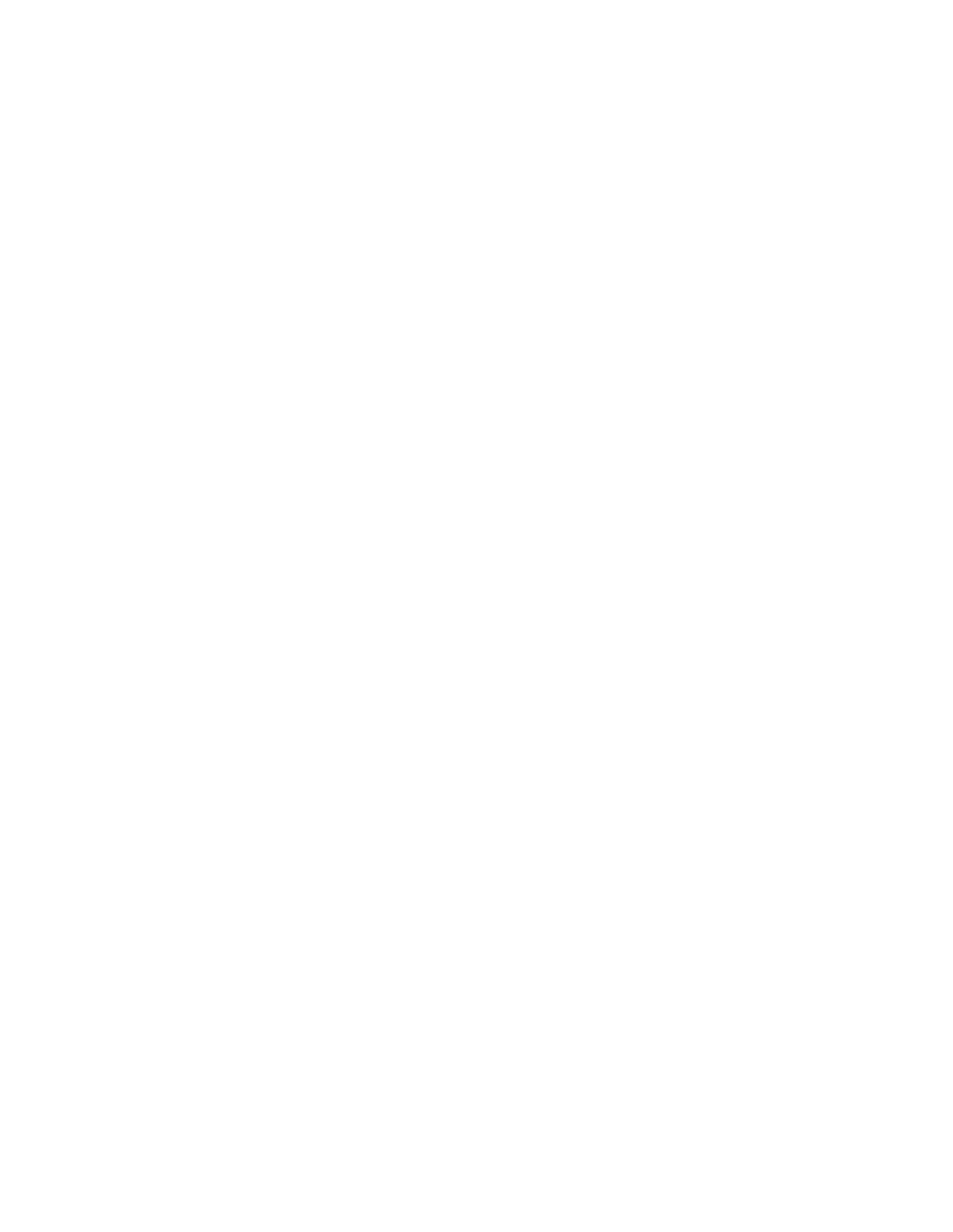# **CONTENTS**

- I Welcome to **kcs** Association Team of Professionals Our Program Directors
- II Committed to Quality
- III General Things You Need To Know Yearly Schedule Class Days and Hours Arrivals and Departures Discipline Policy
- IV Programs for Children General Information Model for Learning Individual Programs
	- Toddlers
	- Playschool
	- Jr. Kindergarten/Pre K (English & French)
	- Kindergarten
	- Special Programs
	- Early Intervention
- V Fees and Fundraising
- VI Parents as a Part of Our Team
- VII Health and Safety
- VIII Forms
	- Emergency File
	- Child Wellness Form
	- Permission Form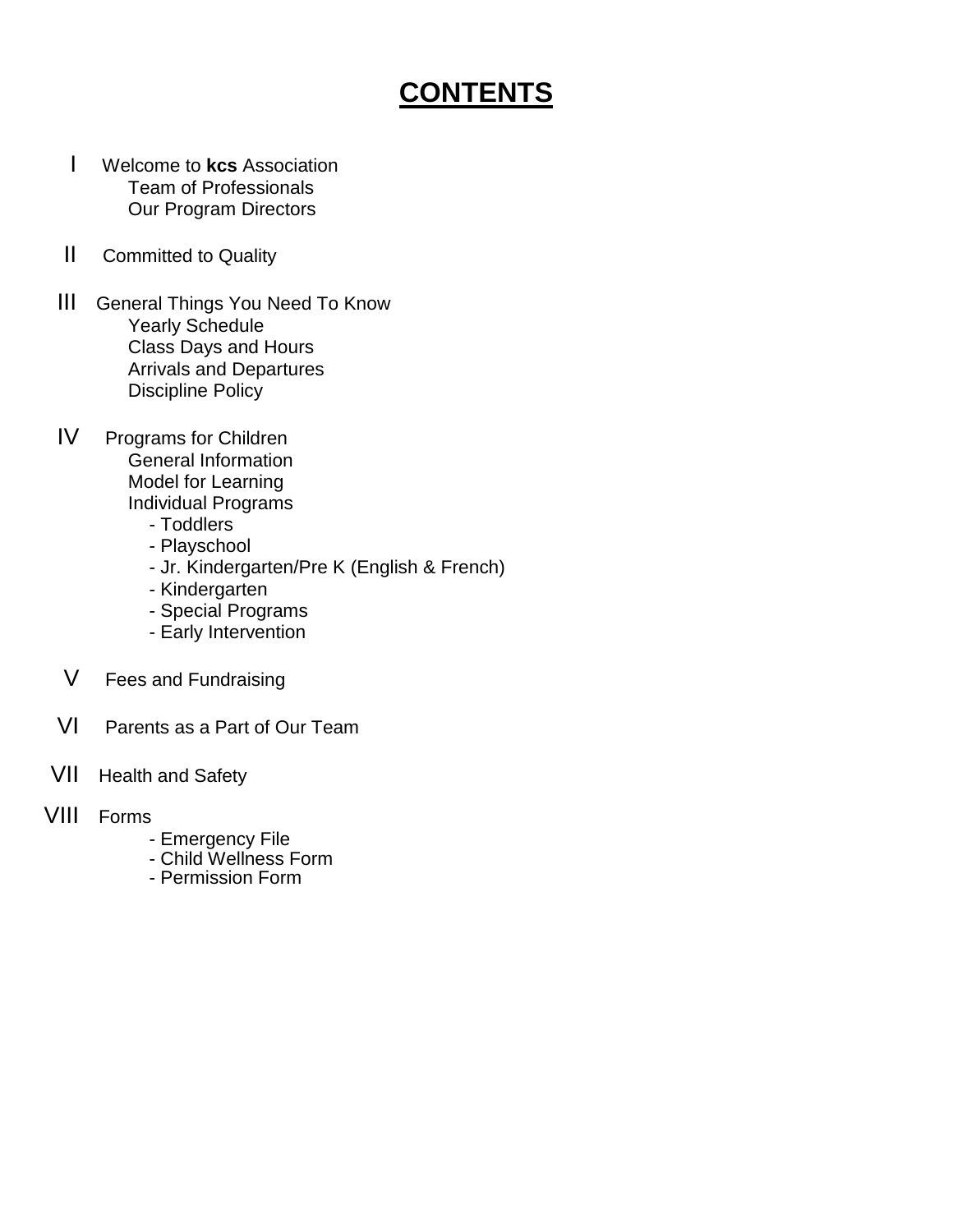# **WELCOME TO kcs ASSOCIATION TEAM OF PROFESSIONALS**

Board of Directors Brad Wilson, President

Executive Director Isabelle Joly

# Bookkeeper Connette Stein

Local Advisory Committee (LAC) Parent and community volunteers whose efforts support our Centre

# kcs Association Organizational Chart



Throughout the year, we have practicum students from Red Deer College and H.J. Cody School. We also have work experience students from various service agencies in Central Alberta.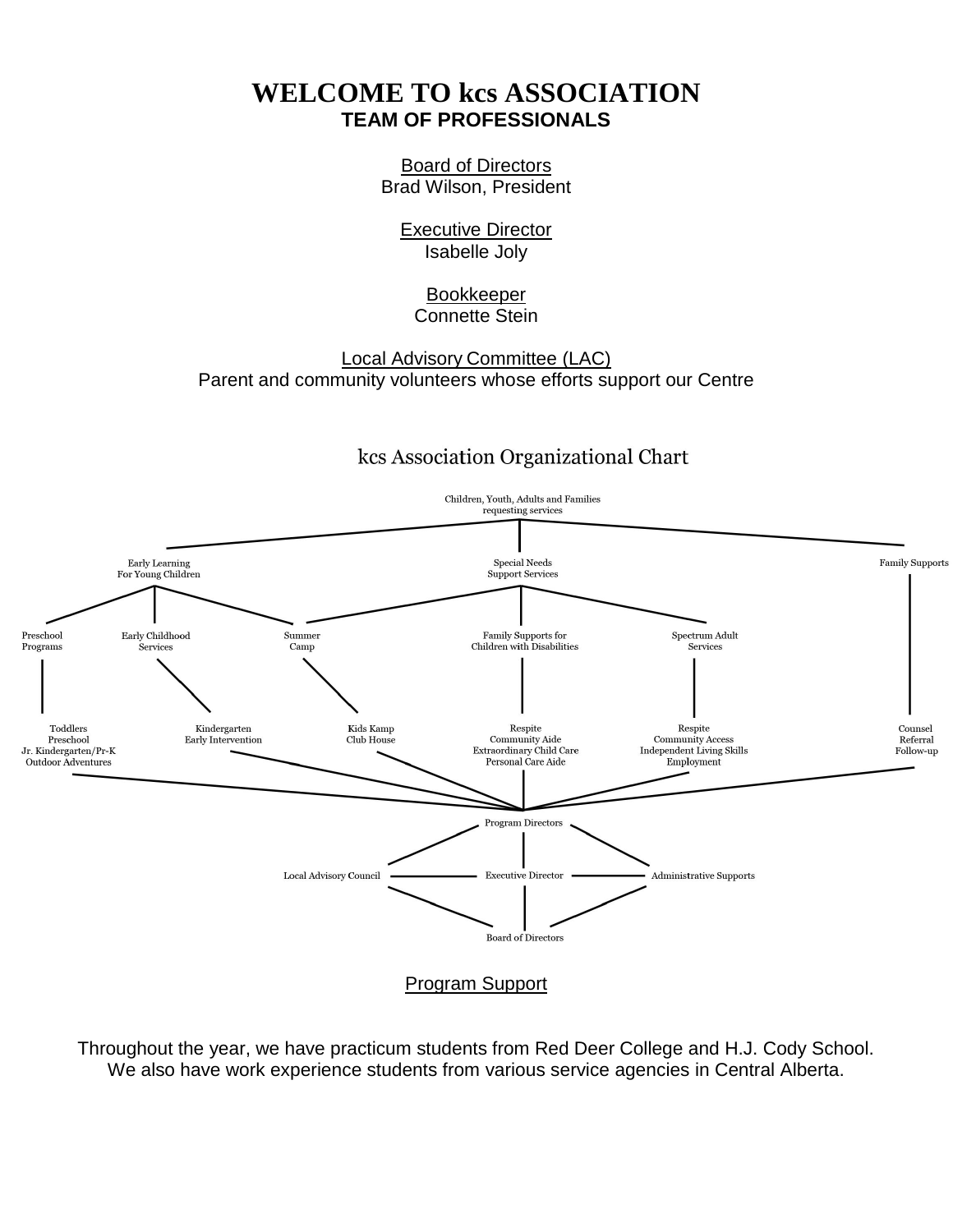# **OUR ORGANIZATION**

**kcs** Association provides a variety of programs and services to children, youth, adults and their families. Serving Sylvan Lake and the surrounding communities since 1978, **kcs** Association is staffed by a skilled & dedicated team of professionals. Together with parents, volunteers, community members and agencies, **kcs** Association supports the growth and development of all children, youth and adults.

#### OUR VISION

A community strengthened through achievements of its members of all abilities.

#### OUR MISSION

To meet the individual needs of children, youth, adults, and their families through collaborative partnerships, quality supports  $&$  services and by maintaining a skilled & dedicated team of professionals.

#### OUR PHILOSOPHY

We believe in:

- The uniqueness and dignity of each person The inclusion of each person with their own
- unique gifts & capabilities
- Supporting the person as an individual  $&$  the family as a whole
- Fostering connections of each person and their family with resources in the community
- Working with each person, their families and social networks to ensure safety and wellbeing
- Recognizing  $&$  appreciating the efforts of each person, their supporters and staff
- **Teamwork & the importance of good** communication
- Fun, laughter  $\&$  play as the essential ingredients to positive learning & enhanced self- esteem

# PROFESSIONAL STAFF

We are committed to maintaining a skilled and dedicated team of professionals. These professionals include:

- **certified teachers**
- staff trained in child development
- staff trained in rehabilitation
- health care professionals
- various specialists (speech language pathologists, occupational and physical therapists, etc.)

All staff must submit: a criminal record check, an intervention record check and have updated training in First Aid/CPR & Non-Violent Crisis Intervention.

#### Board of Directors

**kcs** Association is a non-profit society and charitable organization that is run by a volunteer Board of Directors. The Board sets the course of direction for the Association through its policies and procedures and looks after the financial and legal affairs of the Society. The Board meets on a monthly basis and also takes part in an annual retreat day. The Board facilitates the Annual General Meeting of Society members.

#### Executive Director

The Board of Directors has hired an Executive Director to oversee and manage the every day operations of the Association on their behalf.

# Local Advisory Committee

The Local Advisory Committee (LAC) consists of parents from the different programs and members of our community. They help out with activities like field trips, monthly newsletters, fund-raising etc. and act as a liaison between parents and the Board of Directors.

#### Administrator/Bookkeeper

The Administrator/Bookkeeper takes care of the daily administrative tasks of the Association and ensures all financial transactions are accurately and properly recorded.

#### Program Directors

Each program has a Program Director that is responsible for setting the curriculum and monitoring and evaluating individual progress. The Program Directors work together with the Principal/Executive Director to coordinate the Associations activities. They meet once a month to review all programs and services to ensure that they are working to meet the support and developmental needs of individuals.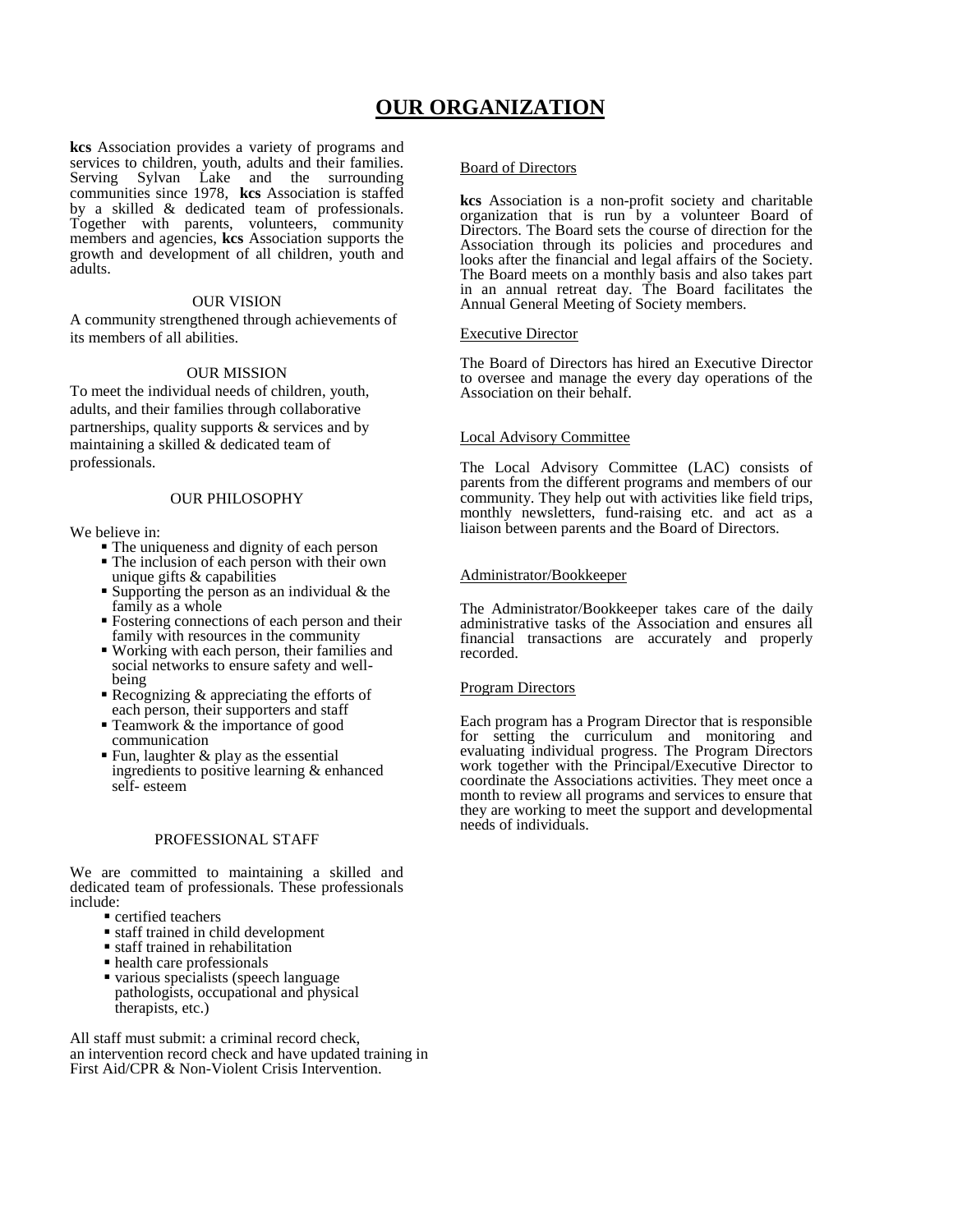# **COMMITTED TO QUALITY**

**kcs** Association strives to ensure quality programs and services for children, youth, adults and families through:

# STAFF DEVELOPMENT

As the ongoing training and development of staff is essential in providing exemplary programs and services, we are closed approximately one day per month for professional development. These days may be used for team development, in-service and training. Staff attend conferences and workshops periodically throughout the year.

#### ASSURING QUALITY PROGRAMS

#### Teacher Growth Supervision and Evaluation

In conjunction with Alberta Education, we have in place a Teacher Growth, Supervision and Evaluation policy. This policy ensures the pursuit of excellence by our teachers through professional growth related to their teaching responsibilities.

#### Annual Evaluations

Annual evaluations are done of:

- **kcs** Association programs, organization etc.- by parents and staff
- **Executive Director- by Board and representatives** from staff
- **Program Directors- by Executive** Director/Principal
- Developmental Assistants and Classroom Aidesby Program Directors





Program Reviews

- Alberta Education
- Early Learning & Child Care (Central Region CFSA)
- Family Support for Children with Disabilities (FSCD) Outcome Review
- Persons with Developmental Disabilities (PDD) Outcome Review
- United Way of Central Alberta Outcome Review

## Professional Memberships

- Certified teachers associate members of the Alberta Teachers Association (ATA)
- **kcs** Association member of Alberta Independent School and College Association (AISCA) and the Chamber of Commerce
- Alberta Association for services to Children & Families(AASCF)
- Alberta's Promise
- Family Resource Canada
- National Association of Education for Young Children (NAEYC)

#### Acts and Governances

- **Society Act**
- School Act
- Family Support for Children with Disability Act
- Child Care Act
- Child, Youth & Family Enhancement Act
- Persons With Developmental Disabilities Community Governance Act
- Protection of Persons in Care Act
- Freedom of Information and Personal Privacy Act
- Privacy of Personal Information Act
- Health Information Act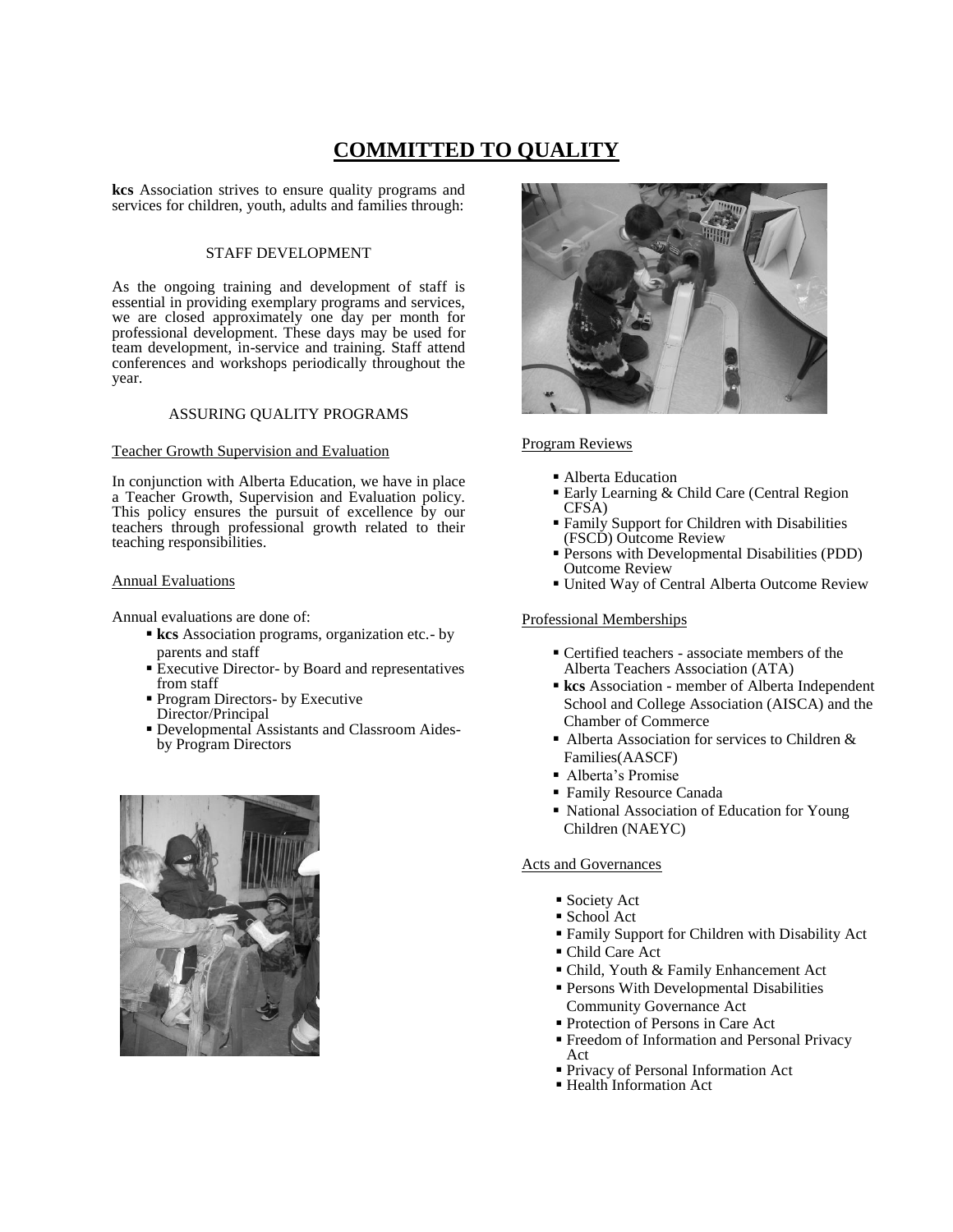# **GENERAL THINGS YOU NEED TO KNOW**

| <b>CLASS DAYS AND HOURS</b> |  |
|-----------------------------|--|
|-----------------------------|--|

| Toddler                                       | Mon. and Wed.            | $9:00 - 11:30$ a.m.                     |
|-----------------------------------------------|--------------------------|-----------------------------------------|
|                                               | Tues, and Thurs          | $9:00 - 11:30$ a.m.                     |
|                                               | Fridays                  | $9:00 - 11:30$ a.m.                     |
| Playschool                                    | Mon. and Wed.            | 9:00 - 11:30 a.m. or $1:00 - 3:30$ p.m. |
|                                               | Tue, and Thurs.          | $9:00 - 11:30$ a.m. or 1:00 - 3:30 pm   |
| French Jr. Kindergarten/PreK Tues. and Thurs. |                          | $9:00 - 11:30$ a.m.                     |
| $Jr.K/Pre-K$                                  | Mon., Wed., Fri.         | 9:00 - 11:30 a.m. or $1:00 - 3:30$ p.m. |
|                                               | Mon./Wed. or Tues/Thurs. | $1:00 - 3:30$ pm                        |
| Kindergarten                                  | Mon. - Fri.              | $9:00 - 12:00$ p.m.                     |
| <b>Outdoor Adventurers</b>                    | Tuesday and              | $1:00 - 3:30$ p.m.                      |
|                                               | Thursdays                | October - June                          |
| Kids Kamp &                                   | Mon. and Wed. or         | $9:30$ a.m. $-3:30$ p.m.                |
|                                               | Tues./Thurs.             | $July - August$                         |
| Early Intervention                            | Mon. - Sun.              | Year round (as services required)       |
| <b>Family Supports</b>                        |                          |                                         |
| <b>Spectrum Adult Services</b>                |                          |                                         |

# **PLEASE MAKE CHEQUES PAYABLE TO: kcs Association**

# YEARLY SCHEDULE

The monthly newsletter includes the dates for upcoming special events, field trips and holiday closures. Additionally, white boards posted at building entrance announce current happenings. Daily schedules of class routines including play, gym, snack, circle, and music times are posted in each classroom.

## ARRIVALS AND DEPARTURES

We ask that you please

- park in the spaces provided on the east side of the Community Centre
- please put boots on rack in the boot room at **kcs** Association
- walk your child to his/her classroom
- be sure that your child is dropped off and picked up promptly at set arrival and dismissal times
- contact the school if someone other than the usual or designated person will be picking up your child
- notify the office of any illness or absence
- **respect the handicap parking zones**

#### On arrival:

- sign your child in the "sign in/out" book
- assist in removing your child's outer clothing and putting on indoor footwear, as needed
- notify the staff of your child's presence

On departure

- $\dot{\bullet}$  tell the staff that your child is leaving the Centre
- take home any items in assigned mailbox
- **sign your child out in the "sign in/out" book**

These procedures are in place to ensure the health, safety and supervision of your child as well as to assist with the operation of our programs. Please keep in mind that staff need adequate time to prepare for and to receive your child so we ask that **arrivals be no earlier than 10 minutes prior** to class time.

## UNAUTHORIZED PERSONS POLICY

An 'Unauthorized Person' is anyone who is not clearly stated on the registration form and/or any person who is incapable (intoxicated, medicated, etc.) of caring for your child. It is important for **kcs** Association staff to know who is authorized to pick up your child thus the 'alternative pick-up' person listed on the registration form must be kept up-to-date. If an unauthorized person arrives to pick up your child access will be denied. Your child will remain under the supervision of **kcs** Association staff until an authorized person arrives for pick up. Authorized persons are required to show picture identification.

Note: Biological parents cannot be designated as unauthorized persons without clearly stated legal documentation on file. These individuals can be deemed as 'unauthorized' by **kcs** Association staff if they are incapable (intoxicated, medicated, etc.) of caring for your child.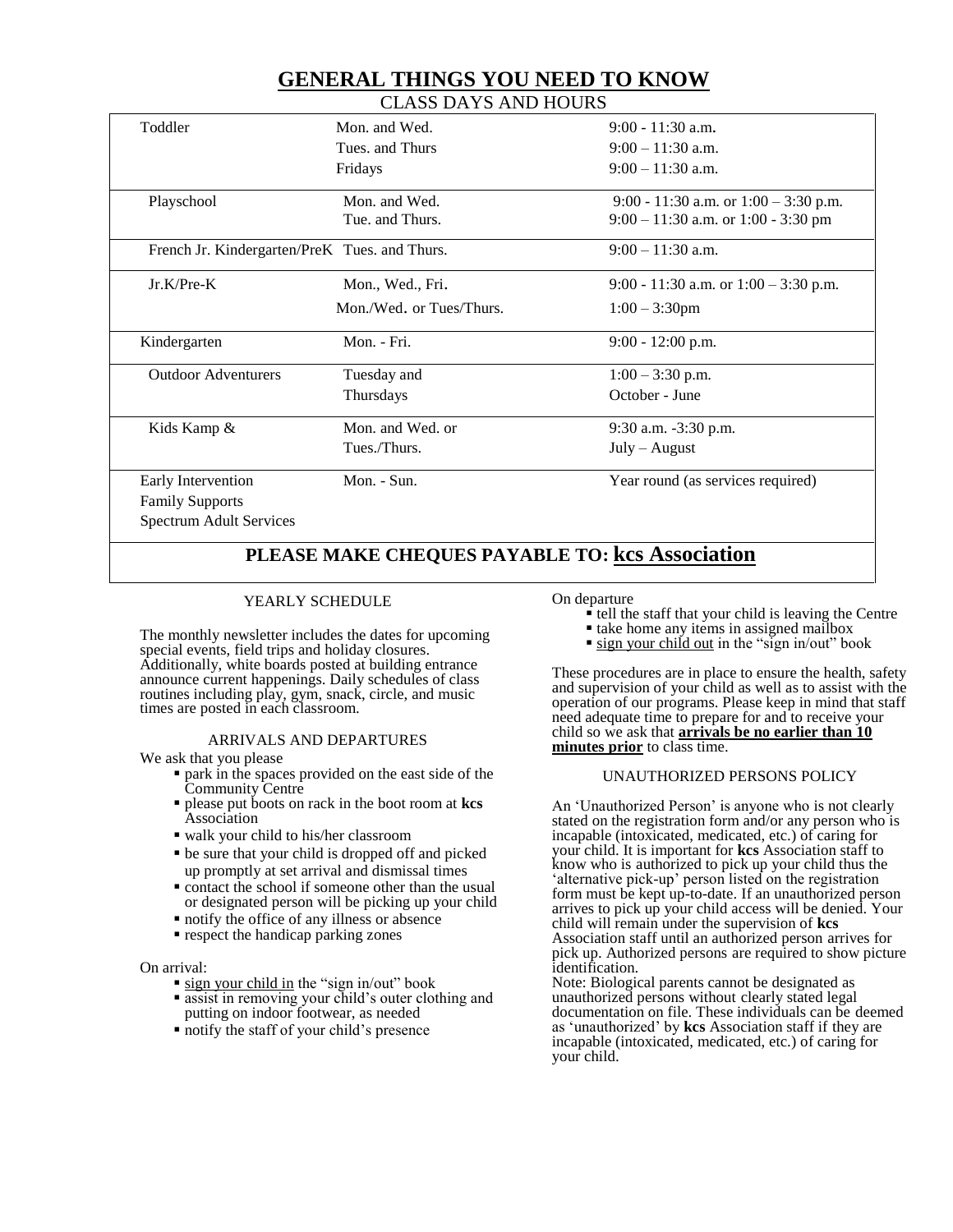#### STRATEGIES FOR GUIDING BEHAVIOUR

At **kcs** Association, we understand the nature of young children's tremendous level of curiosity and the need to test and explore things. The role of staff is a supportive one in assisting the child developing their sense of self in connection with others. Staff follows an active approach of observing and modifying the environment, as needed, so that children can be successful.

Interventions are made when a child requires extra support work. Interventions include: redirecting play activity, separating the child from the problem, pre-planning, modeling, and role playing appropriate behavior. The team works with parents to develop strategies and provide help as needed.



DISCIPLINE POLICY

**kcs** Association defines discipline as: 'training or instruction used in order to help a child understand expectations for positive social interactions and to learn self control by reinforcing safe and socially acceptable behaviors'. Centre staff may use redirection, modeling, verbal and/or visual cues, giving time away from the group and/or activity or may assist the child with specific choices, as is reasonable for the circumstances. Centre staff will not deny or threaten to deny any basic necessity. Any act of physical or verbal degradation or emotional deprivation is not allowed. Corporal punishment-spanking-is not permitted at our Centre. Child guidance/discipline plans for children, whose ability to understand and learn selfcontrol is impaired because of a developmental delay or disability, shall be developed based on the child's individual needs.'

If a child requires behavioral support while at the Centre, he/she is assisted in taking some time away from the situation in order to calm down. The amount of time away will depend on the child. A staff member then speaks with the child giving an explanation of why such behavior is not acceptable. The child will be allowed to return to the group or activity after indicating to the staff member that he/she is ready. Staff will monitor and support time away.

#### PROVISION OF SNACK

**kcs** Association will provide a snack-time once during a preschool class. Snack items are the responsibility of the parent(s). **kcs** does keep extra snack items on hand to be issued if necessary. Staff will inform parents if additional snacks are needed for a child and/or if alternative snacks are required due to allergies in the class. If a child does have a special diet, due to health concerns, extra snack items, supplied by the parent can be kept in the class to be used as needed.

Whether you are providing food for your own child or for the whole class, safety is a priority. To reduce the risk of choking, small, hard, or round foods are not allowed as they can block a child's airway. Please grate or finely chop hard vegetables and fruits, remove pits from fruit and cut grapes into quarters. Wieners must be cut into length wise spears. Please Note: **kcs** Association is a nut safe zone.

Peanut/Nut Safe Policy and Allergy Guidelines

We are a peanut/nut safe-zone. This means that no peanuts/nuts or products that say may contain are allowed in our Centre. This is for the protection of children who experience life threatening reactions. This can occur when peanut/nut residue on somebody's hands contacts a surface that the allergic person then touches.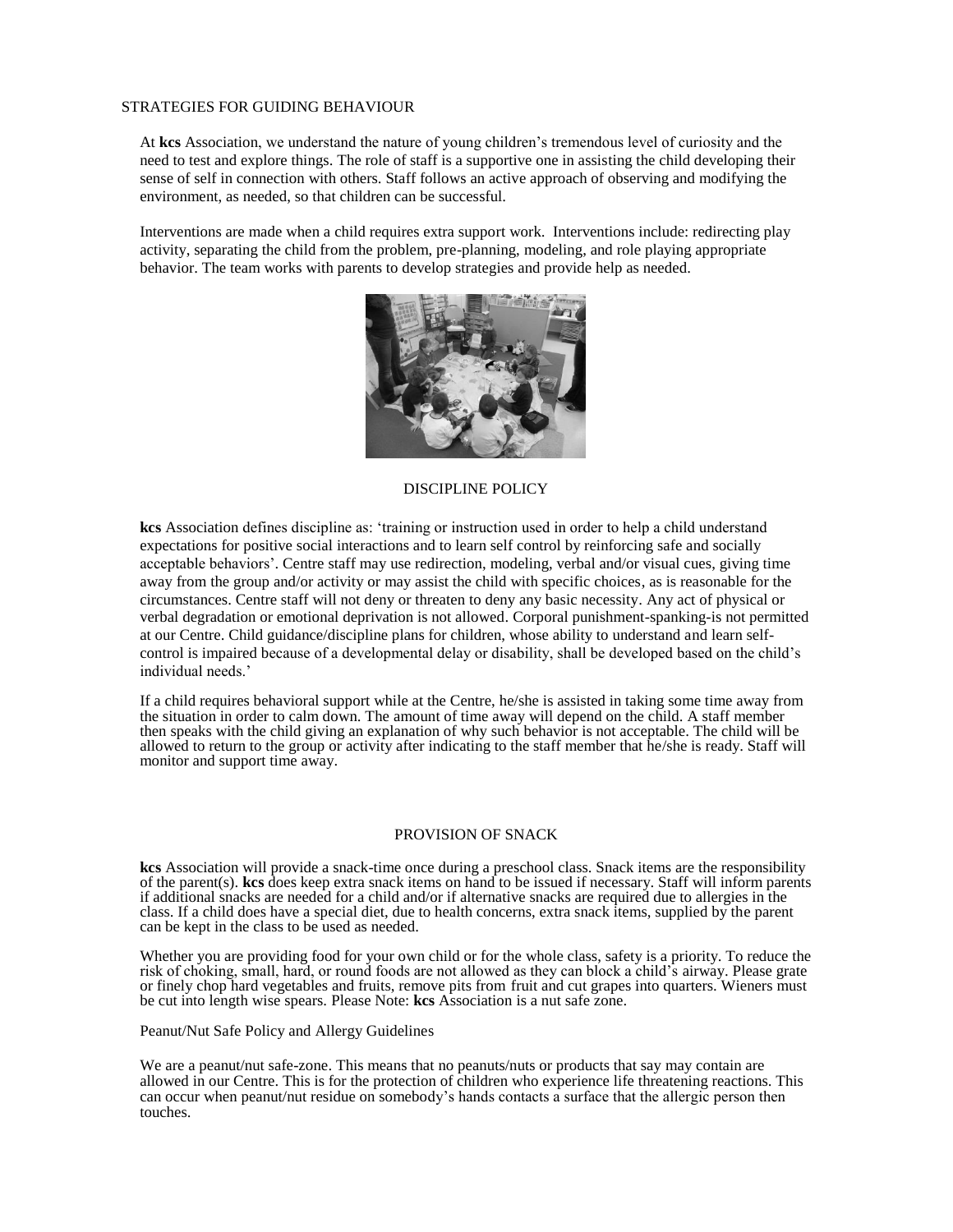Allergies are posted and all food and snacks that come into our Centre must be carefully chosen and monitored. You may be given a list of foods that cannot enter the Centre and a list of the substitutes that may be brought instead.

# CLOTHING

Please make sure that your child comes to school dressed in clothes that are for play. This means clothing that is easy for your child to put on and take off. Velcro shoes or slip on runners and elastic waist pants are recommended for toddlers and playschoolers, with increased challenges as they get older. It is important to:

- have a complete change of clothes appropriate for the weather
- label all items to help staff keep track of clothing
- keep a pair of indoor footwear at the Centre
- send belongings in a clearly marked bag or backpack

# FIELD TRIPS AND SPECIAL EVENTS

**kcs** ensures that appropriate supervision for the children's safety, well being and development are maintained at all times. For field trips and special events, **kcs** will add extra supervision through the use of Early Intervention Assistants and/or through parent/family volunteers. If you volunteer to help with a field trip or special event you are making a commitment to work with **kcs** staff toward the safety and development of the children. You will be instructed as to supervision requirements, safety risks involved, extra strategies to connecting with staff and others, etc.

If for some reason, you are unable to fulfill your commitment to assist with these activities please work with the teacher to make sure that other arrangements are made for the supervision of the children. (Note: In order to be a driver for a field trip or special event you will need to check the liability insurance requirements-see permission statements of your child's registration form).

#### SCHOOL CLOSURE

The Centre will be closed on the following holiday periods: **Holidays**

- Labour Day(September)
- Thanksgiving Day(October)
- Remembrance Day(November)
- Christmas Break (2wks)(Dec./Jan)
- Family Day(February)
- Spring Break/Easter(1wk)(March/April)
- Victoria Day(May)
- Canada Day(July)
- Heritage Day(August)

## **Professional Development Days**

There will be no classes on designated professional development days (once/month). These days are scheduled on Tuesdays/Thursdays in order to ensure there are equal number of class days on both Monday/Wednesdays and Tuesday/Thursdays.

#### **Severe Weather Closure**

We obtain the temperature from the local weather networks. The Centre will be closed under the following conditions:

- Temperature of -35 degrees Celsius with or without wind chill
- Closures due to severe conditions
- Buses are not running
- All unscheduled closures will be announced on local radio stations 105.5 FM and Z99 between 7:00 and 8:00 a.m.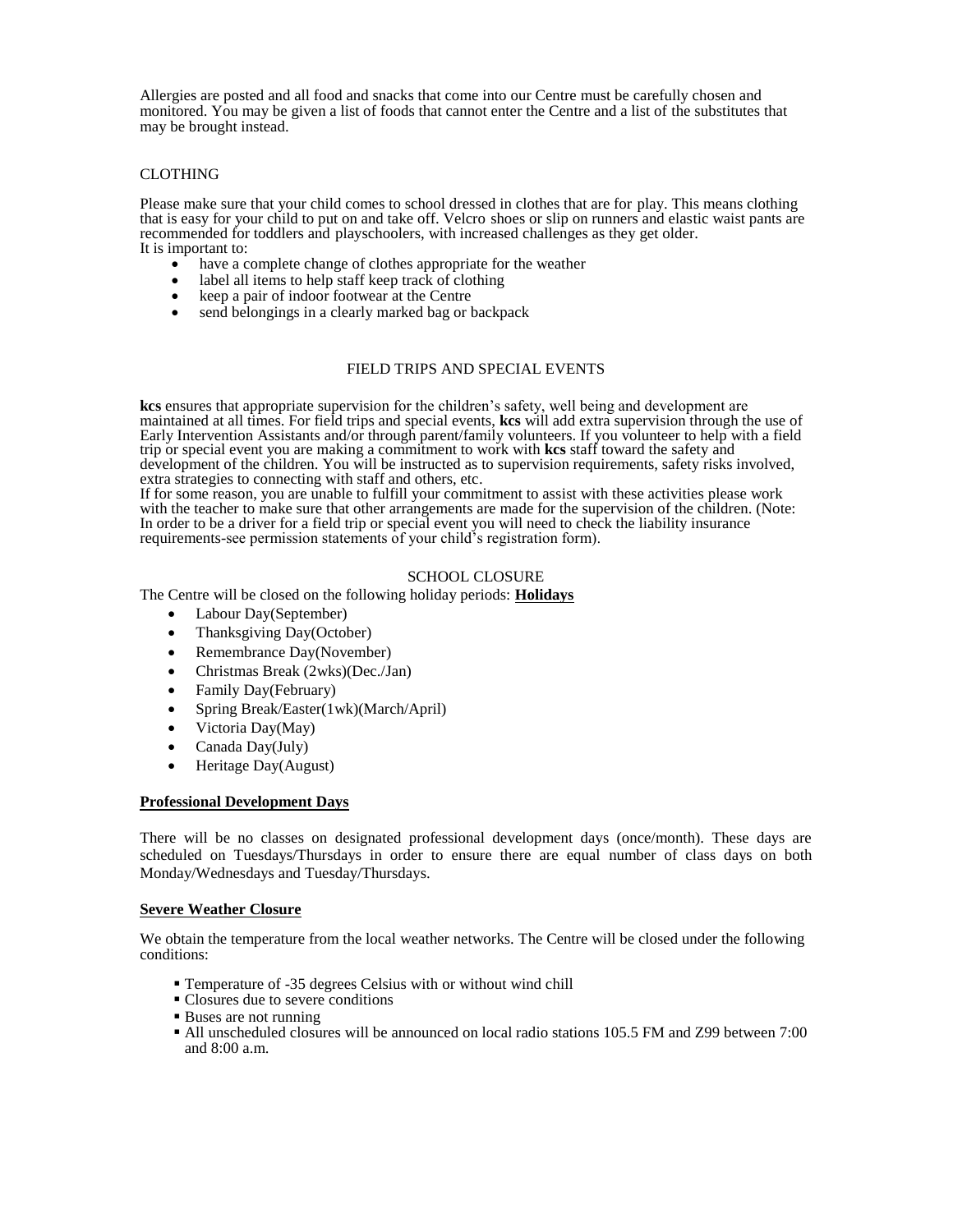# EMERGENCY EVACUATION PLAN

#### **Community Centre:**

In case of emergency, children at the Community Centre will:

- 1. exit out of the Centre through the main north doors/exit led by the staff person in charge, carrying portable emergency records, first aide kits and any needed medications
- 2. ensure that all children are evacuated by having a staff member check the washrooms, closets, and play areas
- 3. key staff will notify the fire department or other emergency personnel
- 4. assemble on the sidewalk along the west side of the  $\check{C}$ . P. Blakely playground
- 5. conduct a roll call to make sure all the children are accounted for
- 6. proceed to the Alliance Church.
- 7. parents will be notified to pick up their children as soon as possible

It is the policy of the Centre to practice a fire drill once a month. To help deal with emergency situations, **kcs** posts emergency contact lists by each of the phones in the Centre.

#### NOTIFICATION OF TERMINATION / WITHDRAWAL

Parents are required to give <u>one month's notice</u> to the main office in advance of termination or to give one month's fees in lieu of notice.

#### SUSPENSION/DISMISSAL

We will work to pursue all possible avenues to prevent suspension or dismissal from the program. Should a child's behavior endanger the safety of the child or others and if the child's parents/guardians refuse supports to assist the child in dealing with these behaviors, then the following procedures apply:

- concerns regarding a child will be brought to the attention of the parents/guardian
- every attempt will be made to resolve the problems by the Staff, the Program Director and the Executive Director
- if the resolution is not possible, the Executive Director reserves the right to dismiss the child from our Programs
- written notification of such dismissal will be given to the parents/guardians
- parents may appeal this decision to the Board of Directors

#### PARENT-STAFF COMMUNICATION

In maintaining a child-based and family-focused Centre, we are here to work in partnership with you. Together for children, we are always available by phone or in person to discuss any concerns.

We are happy to have informal meetings any time at parent request. In the Kindergarten, report cards are given three times per year: the beginning, middle and end of the year.

In order to help us provide the best possible education and care, we ask that you:

- **phone us if your child will be absent with the reason for their absence**
- $\blacksquare$  let us know of any illness or communicable disease
- **Example 1** keep your child at home if your child, due to illness, is unable to participate in the full day's routine including outdoor play
- inform us right away of any changes to work, home or cell phone numbers so that you can be reached at all times
- let us know immediately of any concerns, problems or ideas
- close entrance doors behind you
- **•** observe the smoke free environment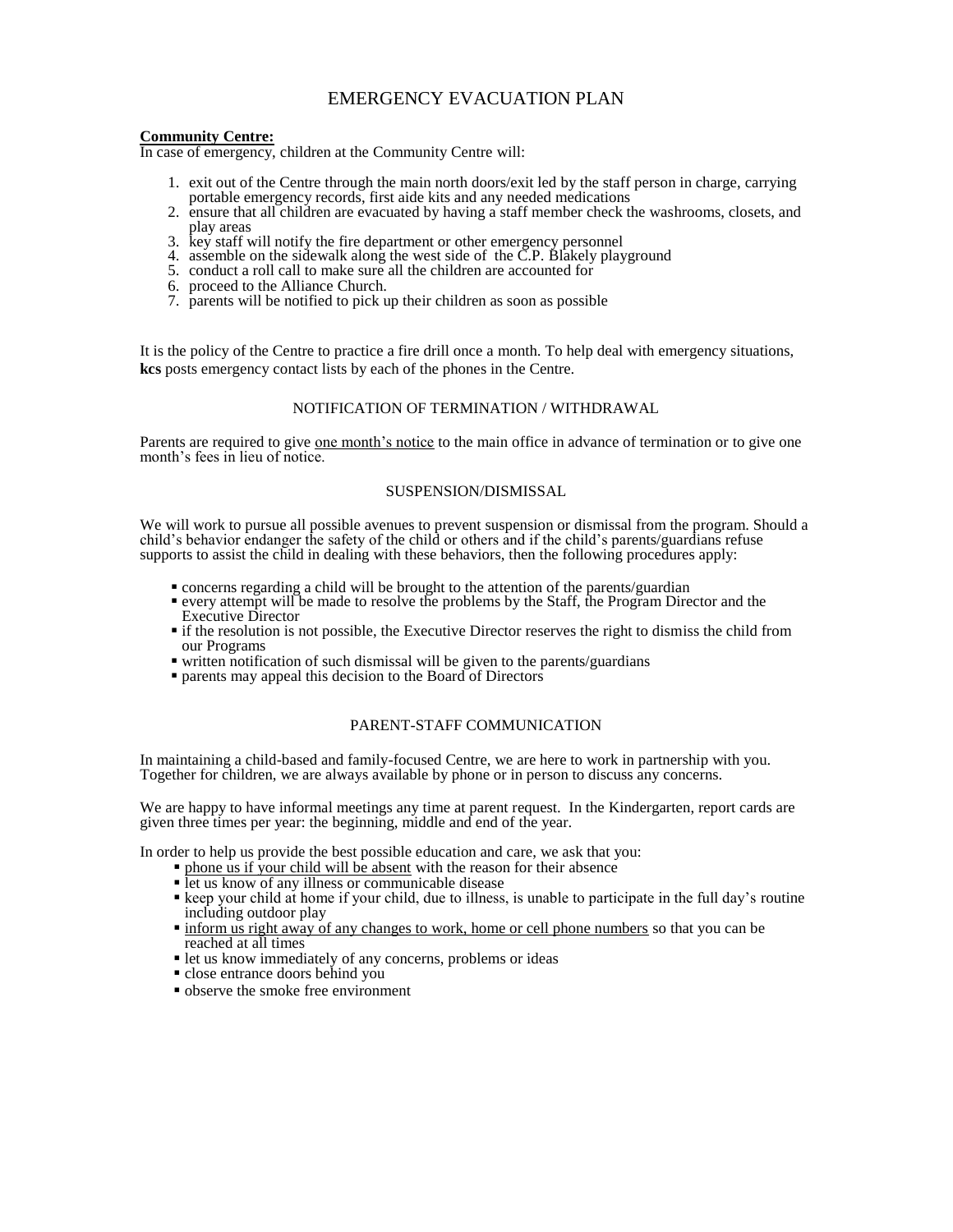# **PROGRAMS FOR CHILDREN**

#### Diversity

We strive to be sensitive to and to include a variety of cultures, families, individuals and abilities. We strive to teach children to respect differences as well as to value

their own unique qualities. We want to assist children to function successfully in a multicultural and multi-dimensional society.

# **MODEL FOR LEARNING**

## CHILD-CENTRED FOCUS AND LEARNING THROUGH PLAY

A developmental and child-centered focus is maintained by all programs with emphasis on each of the areas of SPICE - Social, Physical, Intellectual, Creative and Emotional development when considering the needs of each child. These goals are adapted to meet the needs of each developmental age group as well as the needs of individual learners.

Toward meeting the development goals of SPICE, **kcs** Association programs provide opportunities so that children will develop:

#### Socially

- Develop personal responsibility and independence
- Learn to express feelings in socially acceptable ways
- Practice meaningful communications

Physically

- Gain confidence in small and large motor activities
- Use and experiment with equipment and materials
- Develop understanding of their bodies in relation to space

Intellectually

- Gain problem-solving skills
- Understand similarities and differences in people and environment
- Develop the ability to work independently and with others

**Creatively** 

- Explore a variety of media in language, music and the arts Emotionally
	- Develop a secure sense of self in relation to others
	- Explore feelings and expression of feelings

# TEACHER AS FACILITATOR

The Teacher's role is to facilitate the child's learning by:

- using open-ended questioning to facilitate language and understanding
- providing structure through projects, themes and by setting learning objectives
- ongoing evaluation and adaptation of curriculum
- allowing for an active learning environment
- playing with children and encouraging exploration

## RESOURCE TEAM

Our combined staffs of teachers and specialists are equipped to identify learning strengths and challenges. Individual programs are developed and coordinated with classroom staff.

## FIELD TRIPS

Parents will be notified about upcoming field trips through class newsletters/calendars. In order for children to participate on field trips, **kcs** Association must have written consent the child's parent/guardian. Field trips are a valuable and integral part of the programs at **kcs** Association. Field trips appeal to children's natural curiosity and expand their understanding of concepts learned in the classroom. For instance, by visiting a farm, children learn first hand about the jobs, equipment, and care of the animals. Not only do they develop understanding but they also experience a connection with the larger community.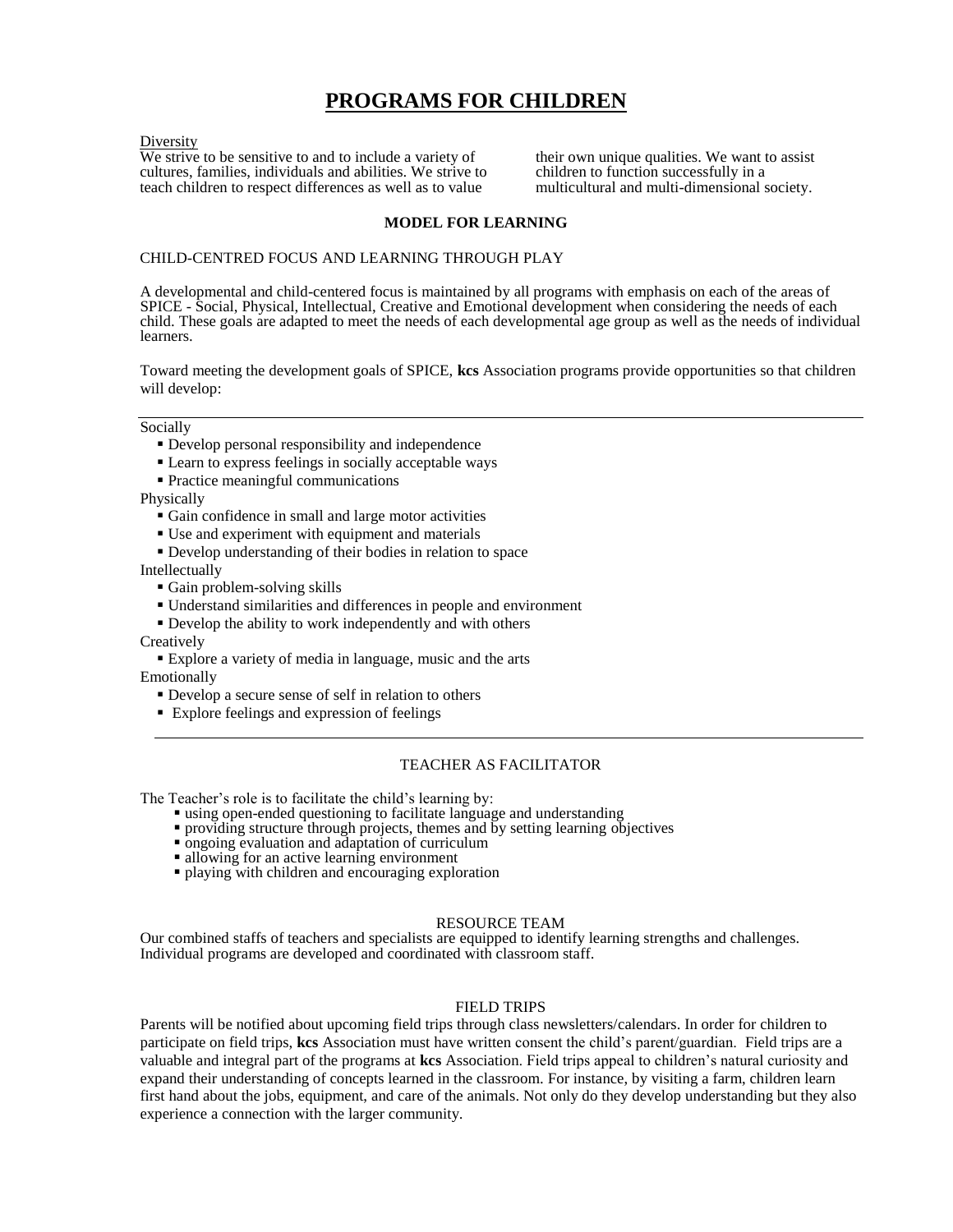# **PROGRAMS**

#### TODDLER PROGRAM

The Toddler program is for children ages 21 months to 39 months with a maximum of 10 children per class. The program runs Monday and Wednesday; Tuesday and Thursday; and Friday mornings from  $9:00 - 11:30$ a.m., starting in September and ending in June.

#### **Activities Provided**

The Toddler program provides a supportive early education and intervention environment. It aims to support the development of:

- sensory motor abilities
- **gross** and fine motor coordination
- communication
- social and self-help skills

Toddlers will be able to experience various art and craft activities, circle time which consists of singing songs, doing action songs and dances, and a story. The children will have free play where they can play in various centers and experience learning through play and develop socialization skills.

#### **Supplies Needed**

Parents are required to supply:

- their child's snack, juice will be provided
- a sipping cup with their child's name on it for their child's use only
- a complete change of clothes
- 2 diapers, if their toddler is in diapers
- 2 -3 changes of underwear and outer clothing if the child is toilet training
- a pair of labeled indoor shoes



#### **PLAYSCHOOL**

The Playschool program is for children who are 3 to 5 years of age with a maximum of 17 children per class. Classes are offered two days a week, either morning from 9:00 - 11:30 a.m. or afternoons from 1:00 - 3:30 p.m., Monday/Wednesday or Tuesday/Thursday.

The Playschool, through a play based learning approach, offers opportunities for children to develop their:

- social skills by interacting with peers and caring adults
- sense of pride in their own individuality
- communication abilities
- **•** creativity through various arts and crafts
- knowledge of music
- $\bullet$  enhance their motor skills through fine motor  $\&$ visual motor activities, gross motor activities and outside play to address sensory needs to enhance learning maximize

Parents are welcome to attend and participate in the program with their child on their special days. Feel free to talk to your child's teacher regarding your child's program and progress. An allergy list will be posted.

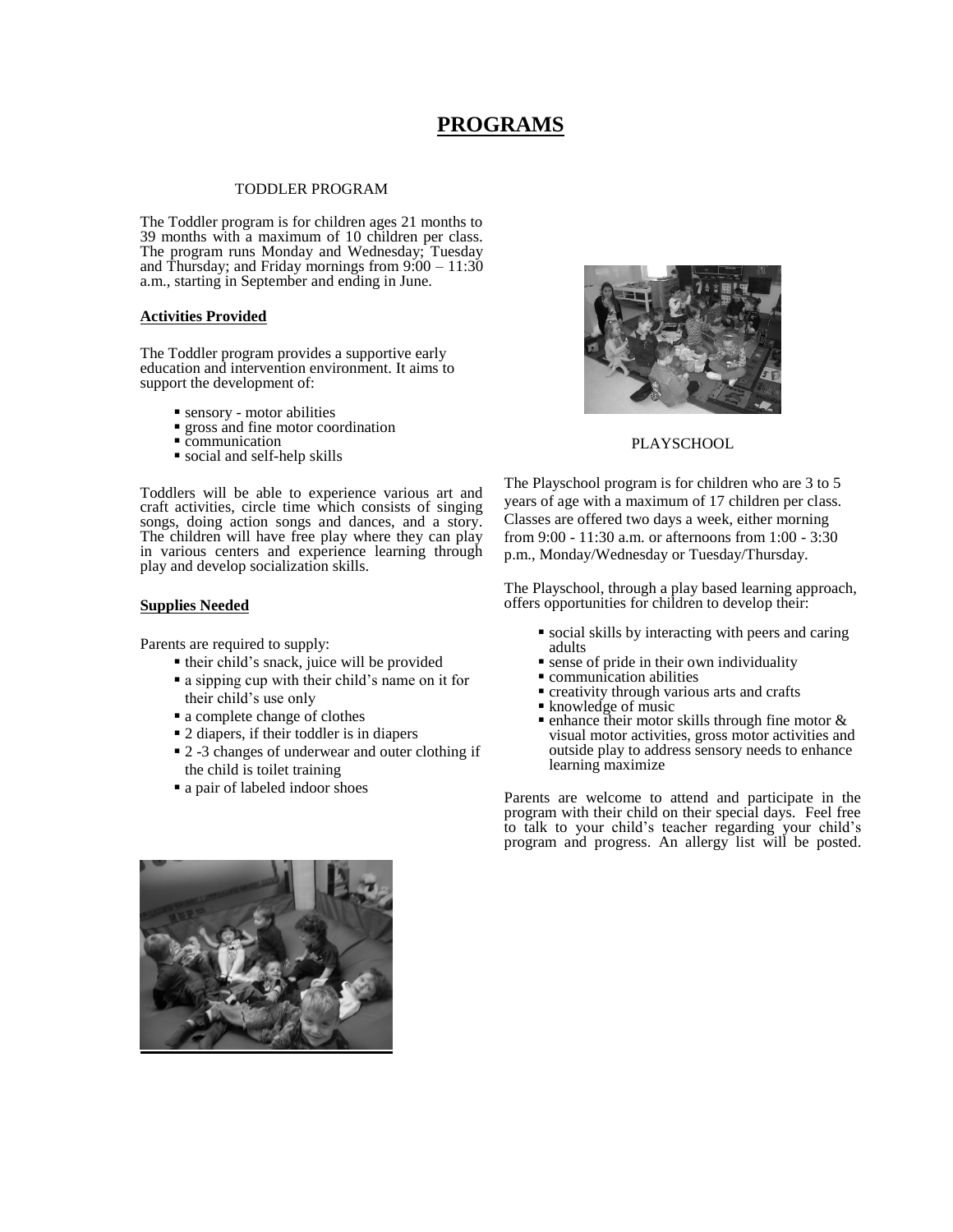# JUNIOR KINDERGARTEN & PRE-KINDERGARTEN (English & French)

**kcs** Association offers a **combined Jr. Kindergarten and Pre-Kindergarten**. Children, who are **4 years old**  (as of December  $31<sup>st</sup>$ ) will learn together in an enriched, integrated setting. The program runs Monday, Wednesday, & Friday mornings and afternoons; and Tuesday-Thursday afternoons.

In preparation for Kindergarten, the program focuses on a number of key skill areas which are supported by speech, occupational and physical therapists and **kcs** Association's Early Intervention team, namely

- reading readiness via visual and auditory discrimination activities
- math readiness with counting, graphing and patterning skills
- arts and crafts exploration of a variety of media
- music and drama experiences

## FRENCH Jr. KINDERGARTEN

The French Jr. Kindergarten gently introduces children to the French language and culture through play, singing songs, stories and games. This program helps familiarize children with French before going onto full-immersion.

# KINDERGARTEN

According to the 'Win Win Program' (developed by Brent Galloway, Justin Rindal, & Bev Friesen) achieved if 10 areas are met:

- 1/ Students learn better when class sizes are smaller. **kcs** Association caps the Kindergarten class at 15.
- 2/ Students learn better with an integrated and interactive curriculum based around the student needs and interests.

At **kcs** Association, we use cooperative learning, roleplaying, games, discovery learning, field trips, and centers. This makes the curriculum more interactive and hands on.

3/ Students learn, when they have the help they need. During center time, the student will get 1-1 help from the teacher.

At **kcs** Association, we work very closely with the Early Intervention team and the parents to access help needed.

4/ Students learn best when they are empowered to be the best they can be.

At **kcs** Association, the children take turns being the helper of the day. They are empowered with techniques to solve social conflicts.

5/Students learn better when their learning styles are Addressed.

At **kcs** Association, every child is treated as an individual. Therefore, every child deserves a program to meet their needs. All Kindergarten children are evaluated by the EI staff to help establish learning styles.



6/ Students learn best when there are fair and logical consequences for inappropriate behavior and when there is recognition for positive behavior.

At **kcs** Association, we try to catch children being good. We work hard focusing on the things they are doing right and model appropriate behavior.

7/ Students learn best when the physical space accommodates their needs.

At **kcs** Association, the Kindergarten has centers and tables for group work. The centers meet a variety of needs such as fine motor, sensory needs, gross motor, creative, intellectual learning. At the Community Centre, we also have access to the gym.

8/ Students learn best when there is a 'team' approach to teaching and learning.

At **kcs** Association, we have an open door policy for parents. We work very closely with the classroom aides and the Early Intervention Program Director. Case conferences are also offered to all special needs students.

9/ Students learn better with fewer transitions.

At **kcs** Association, Kindergarten classes run Monday-Friday mornings to assist children with establishing a daily routine and helping to cope with the transition from home to class.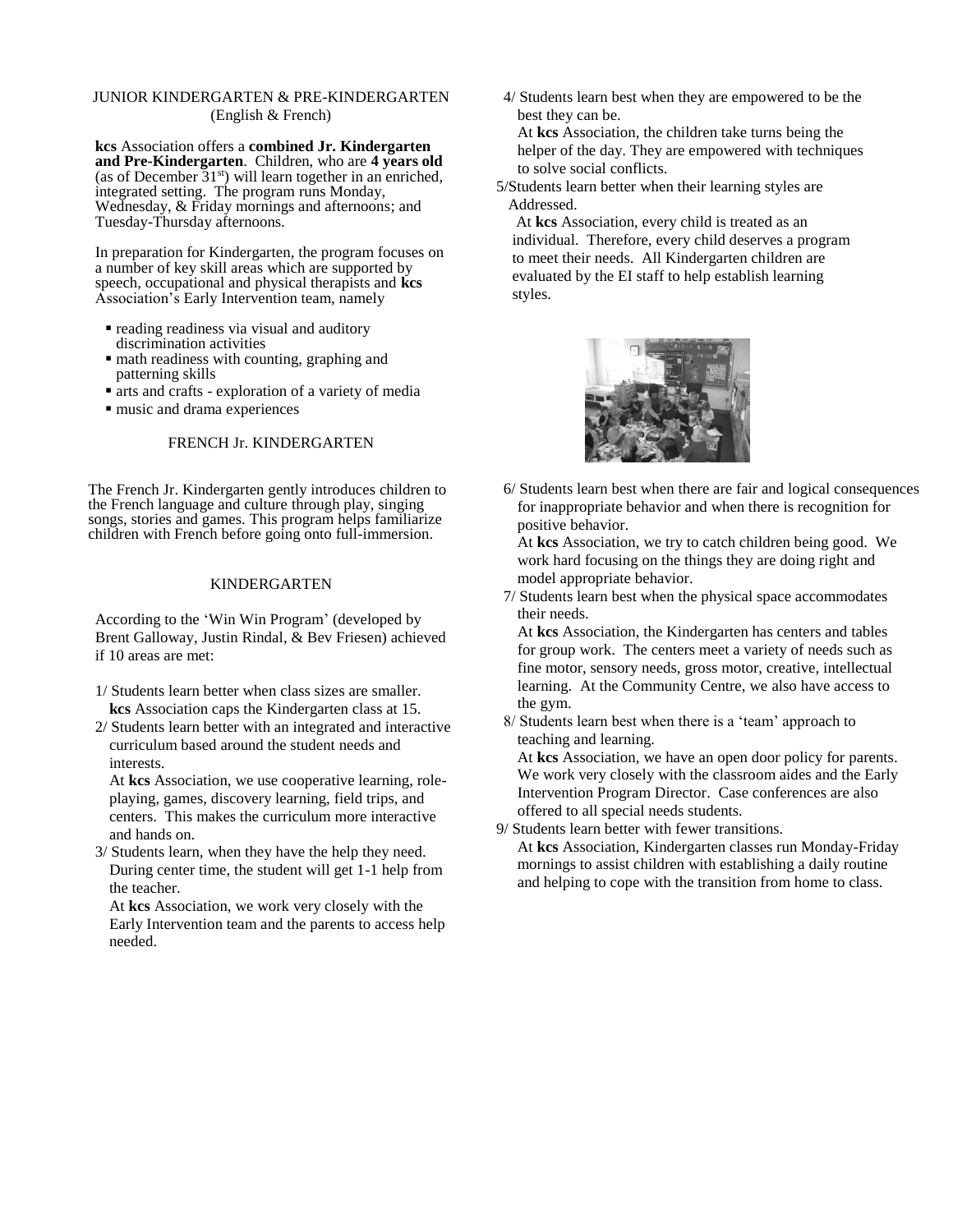# **SPECIAL PROGRAMS**

## OUTDOOR ADVENTURES

This weekly program lets children look at different elements of nature through their own eyes. Each week a different theme is explored through circle time, center play, story time, crafts, outdoor play, and field trips. The program is open to all children ages 3 to 6 years old. Class size is limited to 10 children.

Outdoor Adventures is offered October through June Class runs Tuesday-Thursday afternoons 1:00 - 3:30 p.m.

Children are required to bring indoor shoes, nut-free/safe snack, and appropriate outdoor clothing.





### KIDS KAMP

Kids Kamp is a summer program that provides an enriched learning environment in which to enhance the skill development of children ages 3 to 6 years of age (up to 7 years for children with develop mental delays). Kamp runs Monday/Wednesday or Tuesday/Thursday – 9:30am – 3:30pm.

These provide:

- developmental and recreational experiences
- continuity for the pursuit of developmental goals in a fun and interactive environment with peers
- opportunities for children to express themselves creatively and improve on social, problem-solving and developmental skills throughout the summer

Children need to bring lunch & snacks, running shoes, outdoor clothing, sun-screen and bug spray.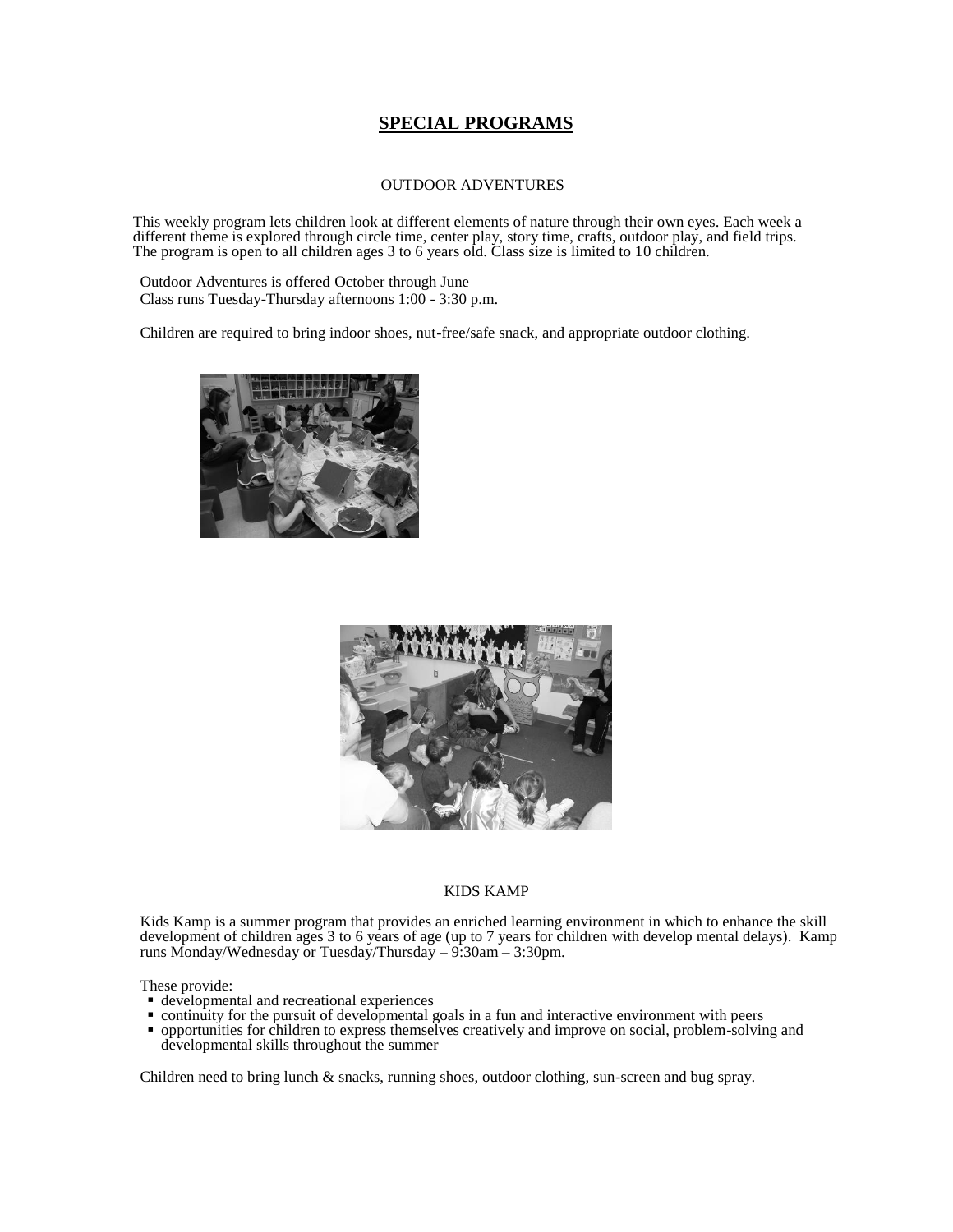# **SPECIALIZED SERVICES FOR CHILDREN, YOUTH, ADULTS & FAMILIES**

**kcs** Association, in partnership with various community agencies, strives to foster the wellbeing of each individual and his/her family. Supportive services to children and families include (but not limited to):

- Referral
- Assessment
- Advocacy
- Program development
- Direct intervention
- Respite

These services are provided within 'in-Centre' classes, in-home and/or within the community depending on individual's needs and the needs of their family. These various services are provided through the following programming:

- 1. Early Intervention Program
- 2. Family Supports Program
- 3. Spectrum Adult Services

## EARLY INTERVENTION PROGRAM

This program, in partnership with Alberta Education, serves children with exceptional learning needs. These include: gifted, mild to severe delays or difficulties including physical, mental, emotional, social or behavioral needs.

# **a). Classroom Component**

The expectation for each preschool child is to extend play skills, interact with each other, and to increase responsibility and independence. This component is based on a small group approach in which most of the programming is presented through play - based activities. Each day provides opportunities to learn in small (2-3) or large  $(10 - 20)$  group activities. Learning experiences happen throughout the daily routine, for instance:

- Undressing at Arrival
- Free Play
- Circle Time songs, preschool skills, motor skills, language concepts, listening to stories
- Music Class choosing partners, peer interaction, music concepts
- Bathroom Schedule increasing independence
- Centre Time structured opportunities to use language and develop social skills
- Gym or Outside time to increase coordination, balance, movement, and cooperative play
- Dressing at Departure time

## **b) Therapy, Specialists and Adaptations**

**kcs** Association works with various supports in meeting the needs of children. These supports include:

- Speech-language pathologists-as needed
- Occupational therapist-as required.
- Physical therapist is present as required.
- Psychologist-as required.

Specific skills are worked on individually and within the group to promote optimum development. Adaptations are made for the specific needs of each child to build on his/her strengths and to integrate the child fully into the activities.

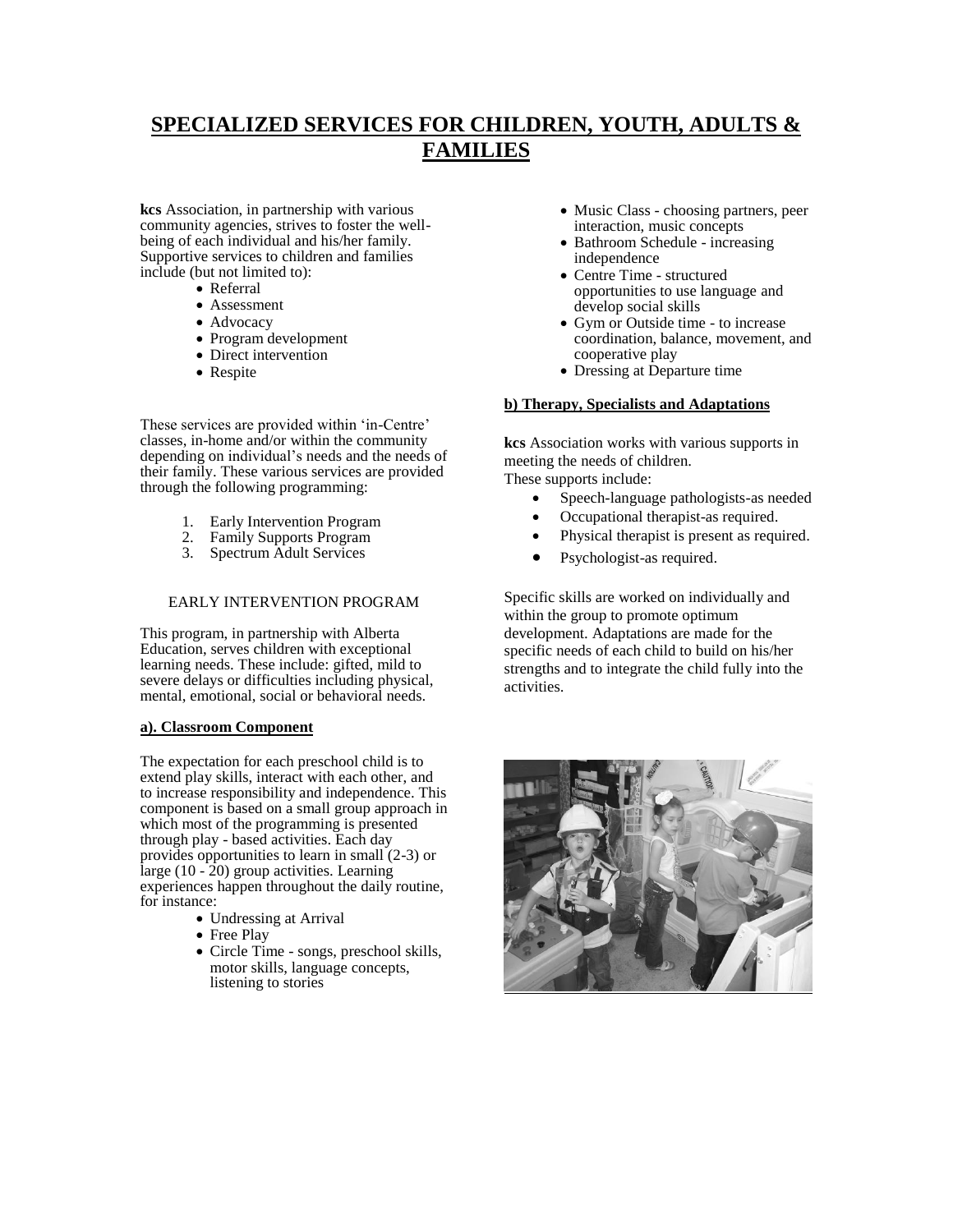# **c) Home Visits and Case Conference**

**kcs** Association holds case conferences, in addition to in class attendance. This is to assist the learning team to work together to determine a plan that identifies and fosters the pursuit of the child's learning goals. Programming may be provided depending on the needs of the child.

Members of the learning team may include: parents, teacher(s), speech-language pathologist, physical, and occupational therapists, Developmental Assistant, Early Intervention Director, psychologist etc. Case conferences are held throughout the year, depending on the needs of the child.

The developmental assistants will attempt to meet with the parents on a daily basis and/or through a communication book.

If it is the child's last year in the program, the Director will provide information to the parents regarding schools being considered for the following year to help make a smooth transition to the next school year.

# d**) Individual Program Plan (IPP)**

Each child with exceptional learning needs will have his/her own IPP. The IPP is the plan of specific, measurable goals for each developmental area as determined by the child's learning team. This plan is generally put together in the fall and regularly monitored for progress throughout the year.

## **e) Role of the Developmental Assistant**

It is the responsibility of the assistant to implement the child's Individual Program Plan (IPP) under the direction and supervision of the teacher. Staff work together to share ideas

for program development, problem solving, developing specific strategies, discussing progress, and reviewing goals.

# **FAMILY SUPPORTS FOR CHILDREN WITH DISABILITIES**

This program works in partnership with Family Supports for Children with Disabilities(FSCD) It supports families in obtaining services for their children(under18 years) who are deemed eligible. Services may include (but are not limited to):

- Temporary respite
- 24 hour respite
- Care for a child if the parents are at work, school etc.
- Assistance with daily personal care
- Assisting a child in participating within the community programs
- Assisting with behavior management

The Family Supports Program works with parents, using their FSCD 'Fee for Service Agreement' to coordinate services for their child. The program provides and trains support workers who will provide the needed services. It helps families identify other supports and/or services within the community.

# **ADULT SERVICES**

This program works in partnership with Persons with Developmental Disabilities (PDD) Community Board to provide staffing supports to adults with developmental disabilities. The focus of the programming is based on Optimal Individual Supports as determined through 'My Support Plan'. Services may include (but are not limited to):

- Community Access
- 24 hour respite
- Independent Living Skills
- Work Preparation & Placement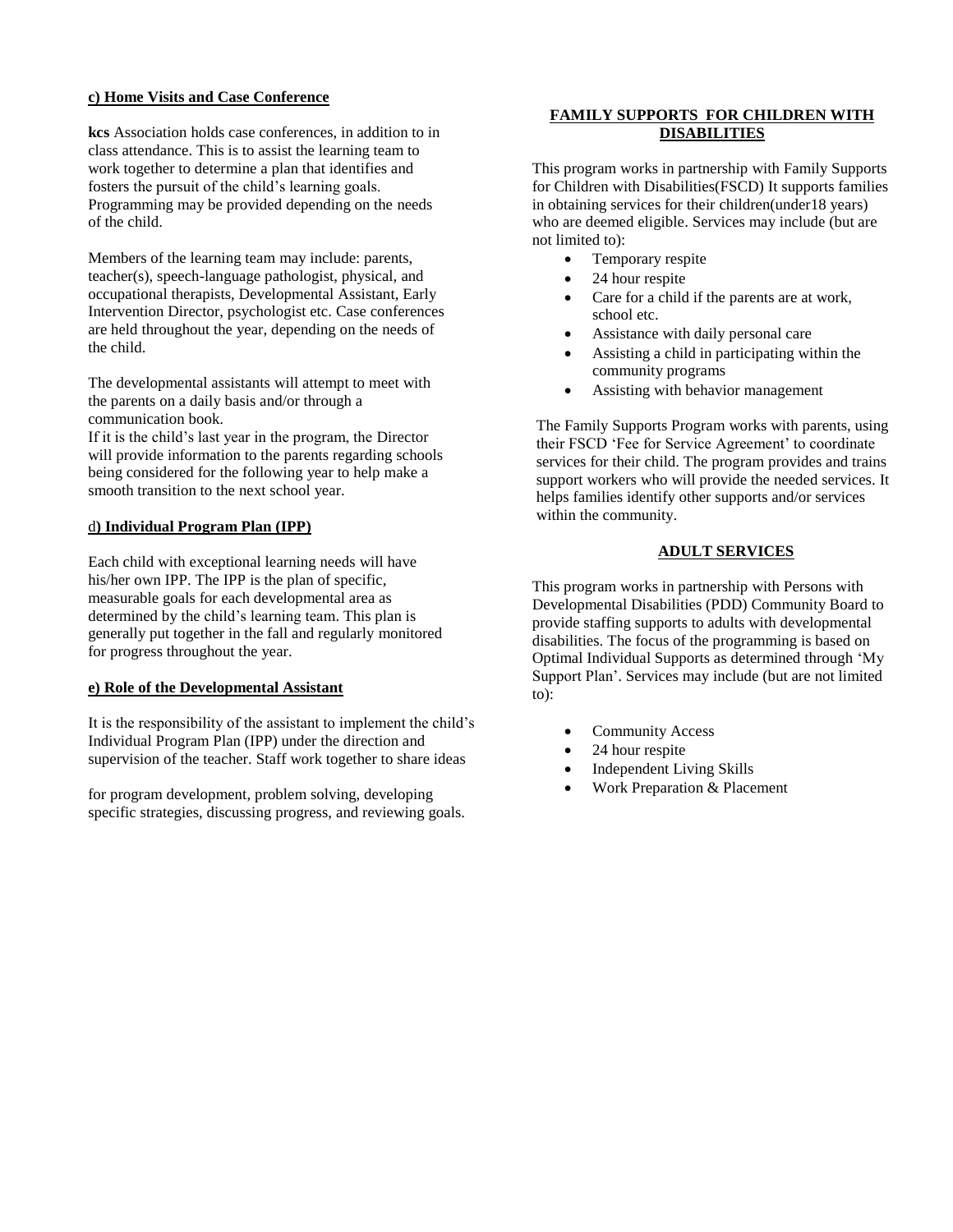# **FEES AND FUND-RAISING**

Your involvement in the Centre is needed to provide the best quality programming for your child. You will receive information on fundraising events in the newsletter and through special flyers. Your support is essential.

#### SOCIETY MEMBERSHIP

**kcs** Association is a non-profit Society incorporated under the Society's Act. All families registered with **kcs** Association are invited to pay \$25 to be a member of our Society. Society members receive discounts on fees and field trips. This annual fee is non-refundable.

#### FEES & FUNDRAISING

Please see attached fee schedule on registration form.

> **Please make all cheques payable to kcs Association**

#### FUNDRAISING FEES

Each family is required to submit \$260.00 in fundraiser (FR) fees for the full school year.

Payment of the FR fee may be by:

- added payment to monthly fees \$26.00
- post-dated cheque dated June 1st the end of program year
- 1 cheque for \$260.00 paid in Sept
- 2 cheques for \$130.00 each paid in Sept and Jan.

This FR fee can be "worked back" in numerous ways:

- Fund-raising (Net) and/or
- Volunteer service at \$10.00/hour and/or
- Meetings LAC, Parent Meetings at \$10.00 a meeting

Tracking of the fund-raising and volunteer service will be done by the LAC Liaison. The totals will be submitted to the Centre at the end of the year at which point the Centre will return any monies owed to families. If discrepancies arise, **kcs** Association will use the LAC records as official records.

# **PARENTS AS PART OF OUR TEAM**

#### OPEN DOOR POLICY

We believe that, together, we can make a difference. You understand your child best. In partnership with you, we can provide the best possible experience for your child.

With our open door policy, you are welcome anytime. We will work with you and your child to deal with separation in order to foster your child's greater independence, so please talk with your child's teacher about your needs.

\* **Please Note**: In order to visit your child's class or to volunteer at the Centre, all parents/family members are required to submit a **Criminal Record Check** that has been done within an 8 week period prior to your child being enrolled at the Centre. Criminal Record Checks must be renewed every 3 years.

## LOCAL ADVISORY COMMITTEE (LAC)

If you have additional time, outside your child's classroom, we would welcome your participation on LAC. LAC sets its direction each year with the help of Program Directors and teachers. Some of

the ways that the LAC is involved in supporting our programs include:

- Classroom parties
- Field trips
- Christmas concert
- Floats for local parades
- Fund-raiser events
- New initiatives
- Community activities
- Work bees

We value your talents and interests and invite you to join in whatever areas you can.

## RESOURCES FOR EDUCATION

**kcs** Association strives to aid parents in attending conferences, workshops, and purchasing resource materials that assist in understanding and enhancing the development of their child. Our Centre has a rich supply of parenting resources and information. Please be sure to advise us of materials that we can add to our collection.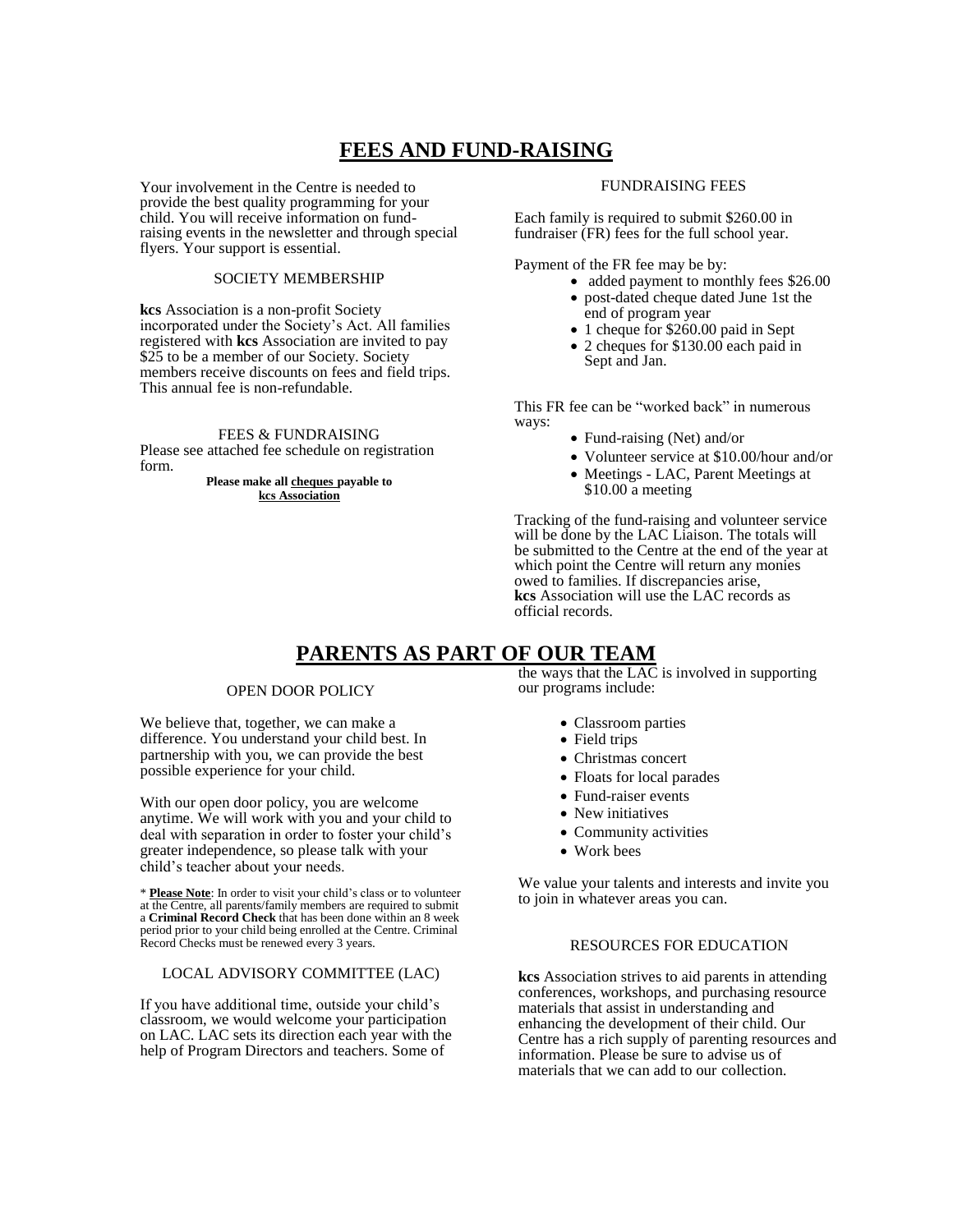# **PARENT GUIDE TO ILLNESS**

**The following chart is given as a guide to common early childhood diseases and illnesses that may be encountered in a group setting. Your child's physician or local community health services can provide you with more detailed information. Routine early childhood immunizations and good hand-washing practices prevent many of these illnesses.** -

Information summarized from Alberta Health Services Guide to Communicable Diseases.

| Illness Name and Signs                                                                                                                                                    | Time from exposure to onset                                                     | Infectious period when spread                                                                                                               |
|---------------------------------------------------------------------------------------------------------------------------------------------------------------------------|---------------------------------------------------------------------------------|---------------------------------------------------------------------------------------------------------------------------------------------|
| <b>Chicken Pox</b><br>Low grade fever, achy and fussy, rash                                                                                                               | 2-3 weeks                                                                       | 1-2 days before to 5 days after onset<br>of the rash                                                                                        |
| <b>Pink Eye</b> (conjunctivitis)<br>White part of eye looks red, may have<br>pus and feel itchy                                                                           | 24-72 hours                                                                     | Until antibiotics have been taken for<br>24 hours                                                                                           |
| <b>Fifth Disease</b><br>Very red rash that starts on cheeks<br>and spreads to arms and rest of body,<br>may have low grade fever                                          | 4-20 days                                                                       | Greatest up to 2 weeks before rash<br>appears, not infectious after appears                                                                 |
| <b>Hand, Foot and Mouth Disease</b><br>Fever, ulcers in mouth and blisters an<br>hands, feet and buttocks                                                                 | 3-5 days                                                                        | For the length of the illness, about 7-<br>10 days                                                                                          |
| <b>Impetigo</b><br>Rash especially face, around mouth<br>and nose, and arms and legs                                                                                      | 1-3 days                                                                        | From the time sores appear until 24<br>hours after starting antibiotic<br>treatment                                                         |
| <b>German Measles</b><br>Fine, raised pink rash, appears on<br>face, neck and spreads to trunk,<br>swollen glands and achy joints                                         | 14-21 days                                                                      | 7 days before rash appears (up to $\frac{1}{2}$<br>infections occur without rash) and at<br>least 4 days after                              |
| <b>Measles</b><br>Moderate to high fever, red runny<br>eyes, nose and cough, child appears<br>very ill, dusky red blotchy rash that<br>begins on face and spreads to body | 6-21 days after being in contact with<br>someone who has the measles            | From 1-2 days before feeling sick<br>until 4 days after rash appears                                                                        |
| <b>Baby Measles</b><br>Sudden onset of fever, fever<br>disappears and rash appears, rash that<br>starts on trunk and spreads                                              | 10 days                                                                         | Unknown                                                                                                                                     |
| <b>Mumps</b><br>Fever, swollen glands, difficulty<br>swallowing                                                                                                           | 15-18 days                                                                      | 6-7 days prior to swelling and up to 9<br>days after swelling appears                                                                       |
| <b>Whooping Cough (Pertussis)</b><br>Begins with runny nose and cough,<br>cough is often worse at night, can<br>cause shortness of breath                                 | $7-20$ days                                                                     | From onset of cough until your child<br>has had 5 full days of erythromycin or<br>3 weeks from start of coughing or<br>until coughing stops |
| <b>Scabies</b><br>Intense itching, especially at night,<br>tiny blisters on elbows, hands, wrists,<br>arm pits; small raised areas then<br>wavy, grey-white burrows       | 2-6 weeks in persons with no<br>previous exposure<br>1-4 days after re-exposure | Until mites and eggs destroyed by<br>treatment                                                                                              |
| <b>Scarlet Fever</b><br>Fever with sore throat and headache,<br>may have red, swollen lips, fine<br>pinkish red, raised, rough rash                                       | $1-3$ days                                                                      | Until 24 hours after antibiotics<br>completed; up to 2-3 weeks if not<br>treated                                                            |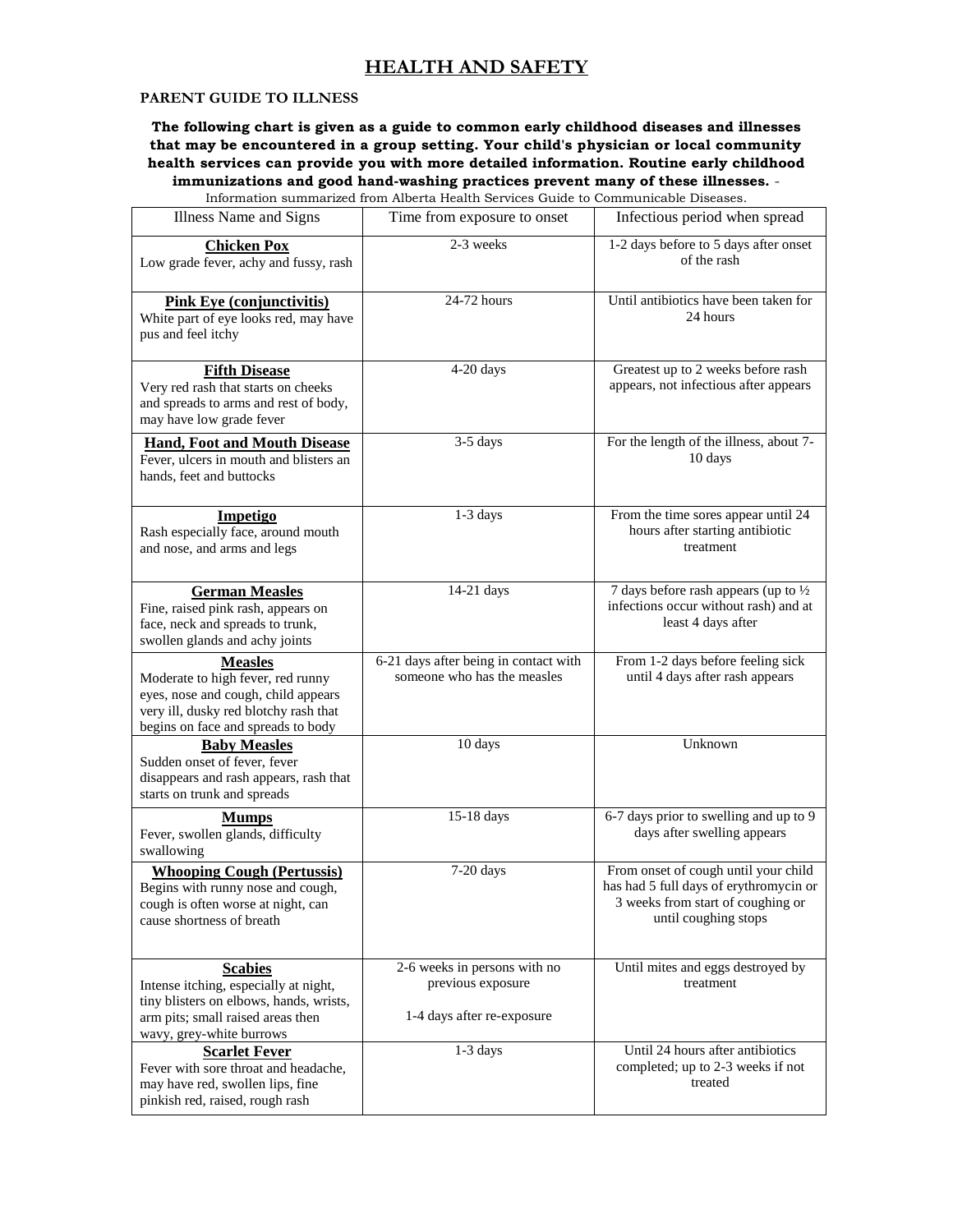| A child with the following symptoms will not<br>be allowed to participate in kcs Association | A child may return to kcs Association<br>programming when: |
|----------------------------------------------------------------------------------------------|------------------------------------------------------------|
| Programming. If the symptoms develop                                                         |                                                            |
| while the child is 'In-Centre' parents will be                                               |                                                            |
| required to immediately remove the child:                                                    |                                                            |
| The child has a fever of 38.8 C                                                              | The child's fever has remained below 38.8 C for            |
|                                                                                              | 24 hours without medication                                |
| The child is vomiting or has diarrhea.                                                       | The child has been symptom free for 24 hours               |
| The child has a new unexplained rash or cough,                                               | The child has been examined by a doctor and                |
| sore infected eyes, or signs of any contagious                                               | has received written medical clearance                     |
| disease                                                                                      |                                                            |
| The child has any bacteria/parasite related                                                  | The child has been examined by a doctor and                |
| condition                                                                                    | has received written medical clearance                     |

# **ACCIDENT AND ILLNESS PROCEDURES**

In the event of injury, the procedure will be as follows:

- a qualified staff will administer first aid, if required
- the parent, or if parent is unavailable, emergency contact person will be contacted immediately
- an ambulance will be contacted, if required
- the child maybe transported to one of the medical clinics in Sylvan Lake or to the emergency ward of Red Deer Regional Hospital, depending on the severity of the injury

In the event that a child falls ill while in the care of **kcs** Association, the procedure will be as follows:

- the child will be comforted by a staff member on her/his mat with a blanket in an area where he/she can be isolated from the other children, if required, and still be observed by staff
- parents will be contacted immediately and if unavailable then the emergency contact will be notified
- the child will be kept comfortable in the isolated area until the contacted person arrives.
- an ambulance will be called, if required
- the child will be transported to a local medical clinic or Red Deer Regional hospital if needed

In the case of a disagreement between a parent and staff member whether or not a child is ill, the Principal/Executive Director (or designate) shall make the final decision. It is the parent's responsibility to make alternative arrangements for their child.

A child can return to the program if the child's parent provides written notice from a physician indicating that the child does not pose a health risk or if **kcs** is satisfied that a child no longer poses a health risk to other children, caregivers, or staff (for example, the child has been symptom free for 24 hours). **kcs** Association tracks all incidents, accidents, and illness on special forms in order to monitor trends, review areas of needed staff in-service, etc. These reports are reviewed by the staff member, the supervisor, the parent and the Executive Director. **kcs** Association is under government regulation to report incidents of a serious nature or illness trends to Regional CFSA and/or Health authorities.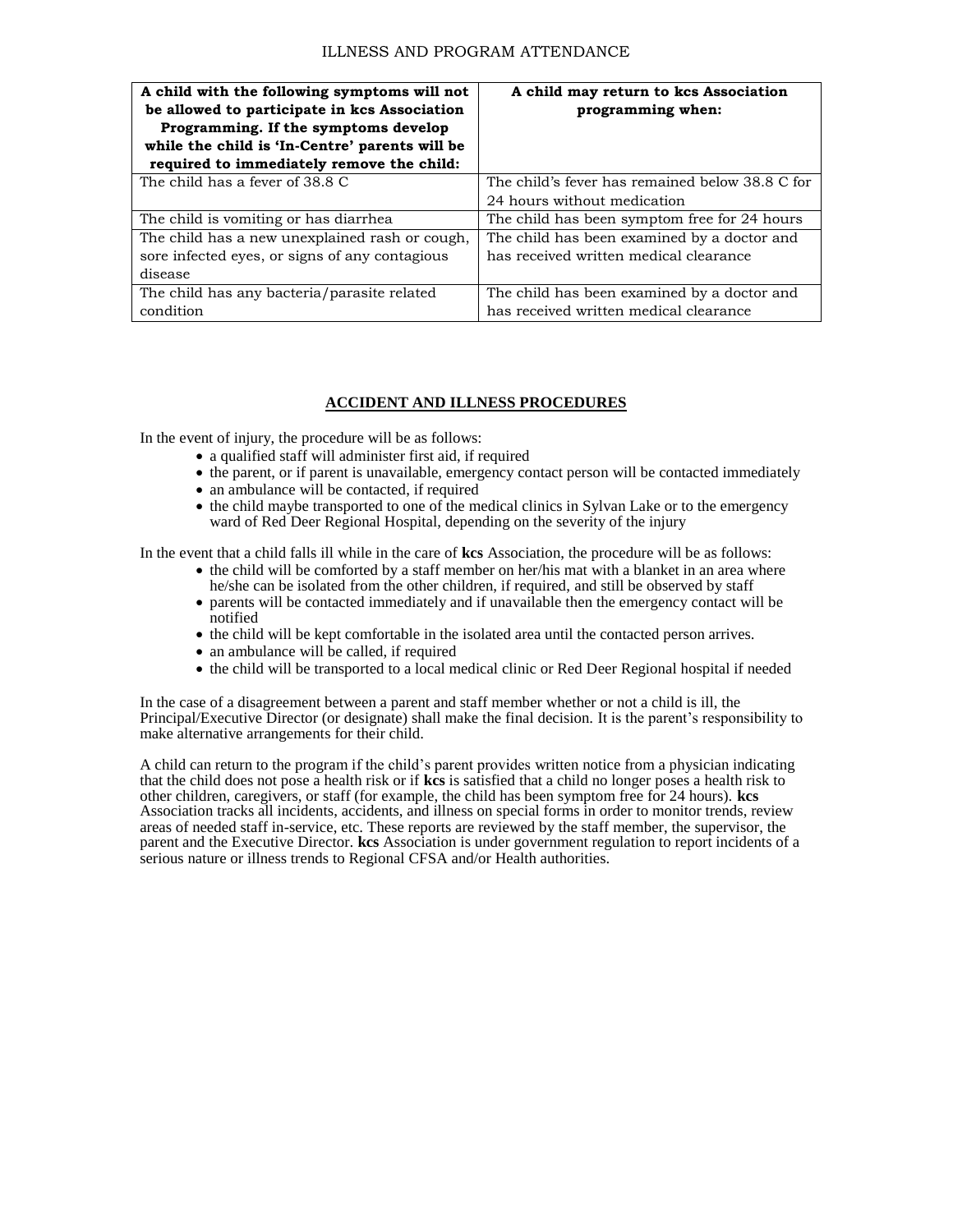**kcs** Association staff will only administer medication to a child under the following conditions:

- o a physician prescribed the medication
- o the child's name is on the prescription
- o the prescription is given to the Centre by the parents or by authorized medical personnel
- o the prescription is current
- o the prescribed medication is in its original container
- o only the dosage and time on the label will be administered

A record will be kept of the name, dose and time of all medications administered by staff as well as the name of the staff administering the medication. Prescribed procedure will be followed to support asthmatic children with daily contact with the parents with regard to the child's condition and with record checks and reviews to support changes. Medication will be tagged and put in the locked cabinet except for epi pens and asthmatic medication which will be kept up high in the individual child's medication box in a designated place.

#### SAFETY

Providing safety is a priority. We want to take a moment to assure you that we have many ways to look after the safety of your child.

We have the following practices in place:

- o Children will only be released to an authorized adult
- o All staff are trained in CPR and First Aid. This training is updated regularly.
- o We are inspected for fire safety and fire drills are held regularly.
- o All toys and equipment are selected with safety in mind and are checked daily and maintenance done as necessary,
- o Potential staff placements are required to have a Completed Criminal Record Check done within 8 weeks of beginning employment at the Centre and a Vulnerable Sector Check (completed within 6 months prior to beginning employment). Both checks are to be renewed every 3 years.

# PEANUT SAFE/ALLERGY GUIDELINES

We are a peanut/nut safe-zone. This means that we strive to keep our environment safe from foods containing peanuts/nuts or that say 'may contain nut products'. This is for the protection of children who experience life threatening reactions. This can occur when peanut/nut residue on somebody's hands contacts a surface that the allergic person then touches. Allergies are posted so that snacks that come into a classroom can be carefully chosen and monitored. You may be given a list of alternative snacks that may be brought into the classroom to replace foods/food products that produce allergic reactions in children.

## SUN SAFETY

In order to protect your child from the intense rays of the sun, please be sure to send the following to the Centre with your child:

- sun hat
- sun screen
- sun glasses (are recommended)

# REPORTING ABUSE

Everyone who has a reason to believe that a child has been or is likely to be physically, sexually, emotionally abused and /or neglected is legally responsible to report the matter to Regional Child & Family Social Services Authority. Therefore, if **kcs** Association staff have reason to believe that a child is being or is likely to be abused and/or neglected; we are obligated to report this.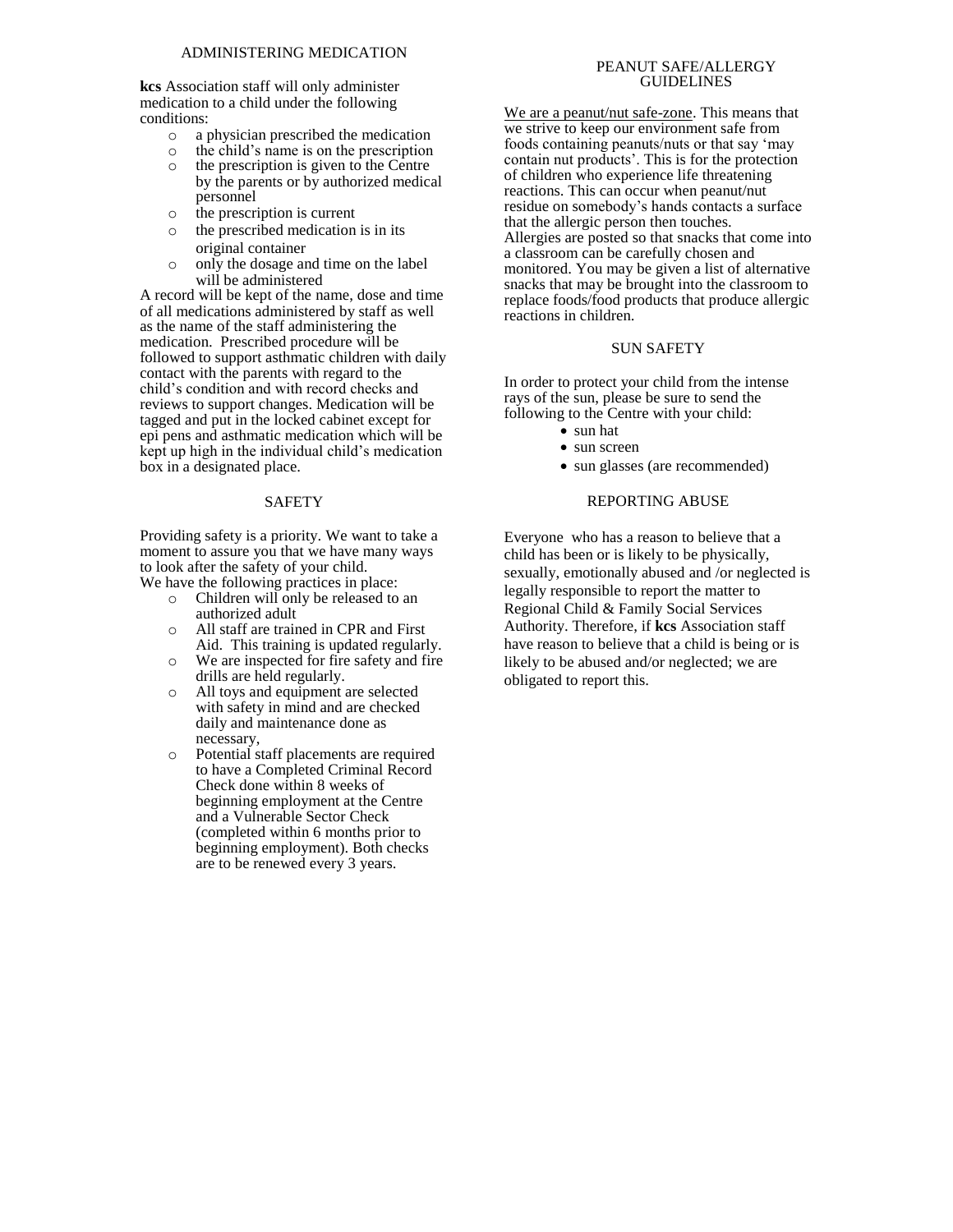

# REGISTRATION-EMERGENCY FILE **Please Print Clearly**

| Permanent Address: <u>and a series of the contract of the contract of the contract of the contract of the contract of the contract of the contract of the contract of the contract of the contract of the contract of the contra</u> | First                                               | Middle |                                                | Last                                                                                                                                                    |
|--------------------------------------------------------------------------------------------------------------------------------------------------------------------------------------------------------------------------------------|-----------------------------------------------------|--------|------------------------------------------------|---------------------------------------------------------------------------------------------------------------------------------------------------------|
| 2. Health Care No. Male $\Box$ Female $\Box$                                                                                                                                                                                         |                                                     |        |                                                |                                                                                                                                                         |
| 3. Date of Birth ___/ ___ /____ Birth certificate submitted Yes $\Box$ No $\Box$ All Classes except Toddlers must submit                                                                                                             | Year Month Day                                      |        |                                                |                                                                                                                                                         |
|                                                                                                                                                                                                                                      | Home Phone: Work Phone: Cell: Cell: e-mail: e-mail: |        |                                                |                                                                                                                                                         |
| 5. Home Address                                                                                                                                                                                                                      |                                                     |        |                                                |                                                                                                                                                         |
|                                                                                                                                                                                                                                      | Street/Box number Town Province                     |        |                                                |                                                                                                                                                         |
| 6. Father's Full Name                                                                                                                                                                                                                |                                                     |        |                                                |                                                                                                                                                         |
|                                                                                                                                                                                                                                      |                                                     |        |                                                |                                                                                                                                                         |
| 7. Home Address: Street/Box number Town Province Postal Code: ___________________                                                                                                                                                    |                                                     |        |                                                |                                                                                                                                                         |
|                                                                                                                                                                                                                                      |                                                     |        |                                                |                                                                                                                                                         |
|                                                                                                                                                                                                                                      |                                                     |        |                                                |                                                                                                                                                         |
| (If different from above) Township, Site                                                                                                                                                                                             |                                                     |        |                                                |                                                                                                                                                         |
| a. If someone other than yourself will be picking up your child, please state who that will be:                                                                                                                                      |                                                     |        |                                                |                                                                                                                                                         |
|                                                                                                                                                                                                                                      |                                                     |        |                                                |                                                                                                                                                         |
| $b.*$ Please name anyone who may <b>NOT</b> pick up your child:                                                                                                                                                                      |                                                     |        |                                                |                                                                                                                                                         |
| 10. Emergency Contact:                                                                                                                                                                                                               |                                                     |        |                                                |                                                                                                                                                         |
|                                                                                                                                                                                                                                      |                                                     |        |                                                | If you cannot be reached, in the case of an emergency, please name 2 persons who live nearby and can be contacted to pick-up your child, on you behalf: |
|                                                                                                                                                                                                                                      |                                                     |        |                                                |                                                                                                                                                         |
|                                                                                                                                                                                                                                      |                                                     |        |                                                |                                                                                                                                                         |
|                                                                                                                                                                                                                                      |                                                     |        |                                                |                                                                                                                                                         |
| Program Registration - Please indicate your preference with an X:                                                                                                                                                                    |                                                     |        |                                                | Note: Camp Days- Subject to Changes                                                                                                                     |
|                                                                                                                                                                                                                                      | $\Box$ Toddler M/W 9:00-11:30am                     |        |                                                | Pre-K/Jr. Kindergarten MWF 9:00 -11:30am                                                                                                                |
|                                                                                                                                                                                                                                      | $\Box$ Toddler T/Th 9:00-11:30am                    |        | $\Box$ Pre-K/Jr. Kindergarten MWF 1:00-3:30pm  |                                                                                                                                                         |
|                                                                                                                                                                                                                                      | Toddler Fri. 9:00-11:30am                           |        | $\Box$ Pre-K/Jr. Kindergarten T/Th 1:00-3:30pm |                                                                                                                                                         |
|                                                                                                                                                                                                                                      | Playschool M/W 9:00-11:30am                         |        |                                                | French Pre K /Jr. Kindergarten T/Th 9:00-11:30am                                                                                                        |
|                                                                                                                                                                                                                                      | Playschool M/W 1:00-3:30pm                          |        | Kindergarten Mon.-Fri. 9:00-12:00pm            |                                                                                                                                                         |
|                                                                                                                                                                                                                                      | Playschool T/Th 9:00-11:30am                        |        |                                                | □ Outdoor Advenutres Oct./Jun. T/Th 1:00-3:30pm                                                                                                         |
|                                                                                                                                                                                                                                      | □ Playschool T/Th 1:00-3:30pm                       |        |                                                | □ Kids Kamp July-Aug. M/W-T/Th 9:30-3:30pm                                                                                                              |

(non-refundable)

 $\overline{\phantom{a}}$  ,  $\overline{\phantom{a}}$  ,  $\overline{\phantom{a}}$  ,  $\overline{\phantom{a}}$  ,  $\overline{\phantom{a}}$  ,  $\overline{\phantom{a}}$  ,  $\overline{\phantom{a}}$  ,  $\overline{\phantom{a}}$  ,  $\overline{\phantom{a}}$  ,  $\overline{\phantom{a}}$  ,  $\overline{\phantom{a}}$  ,  $\overline{\phantom{a}}$  ,  $\overline{\phantom{a}}$  ,  $\overline{\phantom{a}}$  ,  $\overline{\phantom{a}}$  ,  $\overline{\phantom{a}}$ 

Parent/Guardian Signature Date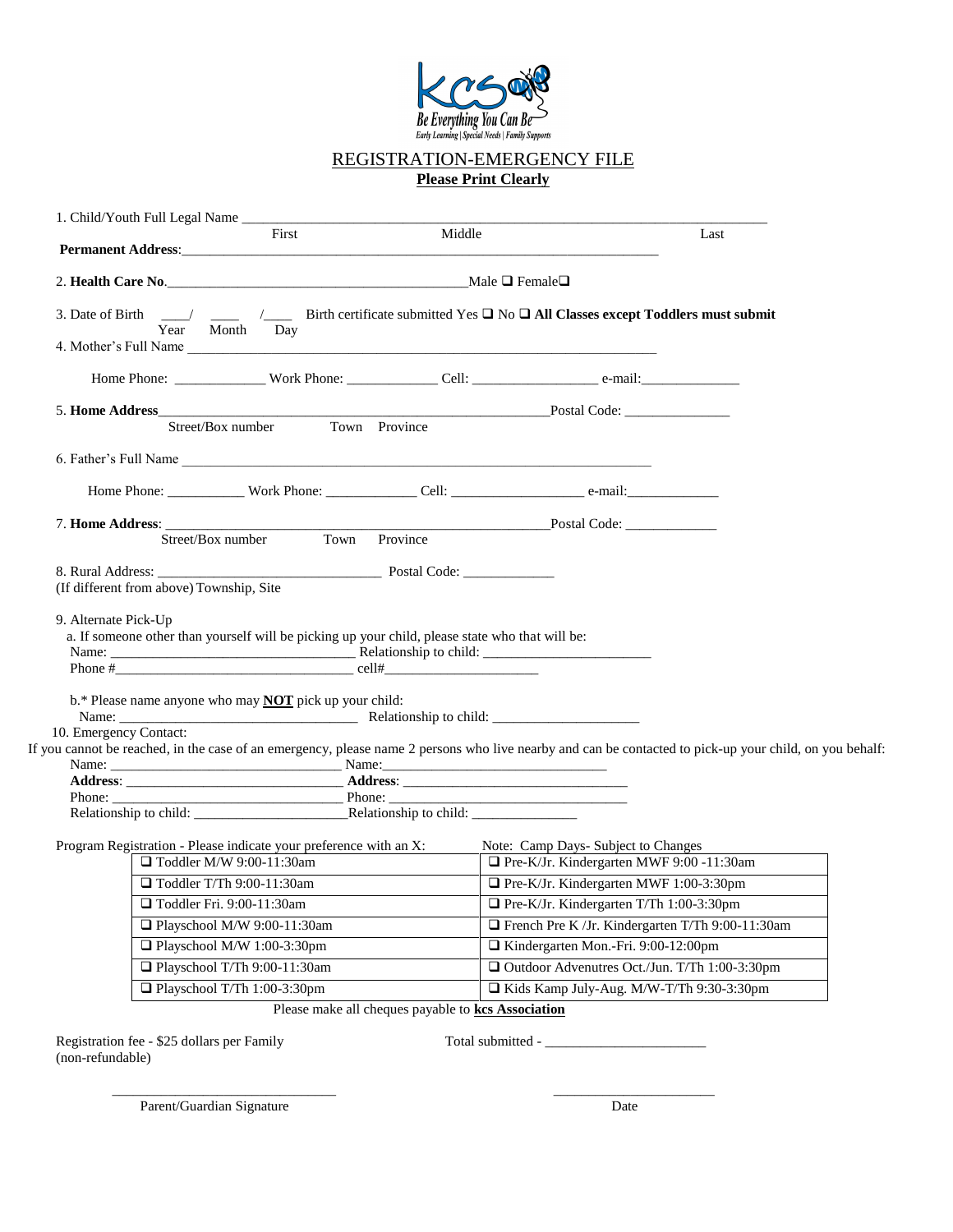# **kcs Association** REGISTRATION PERMISSION FORM

Child/Youth Full Name:

First Middle Last

# PERMISSION STATEMENTS

Please check your response to the following:

| I wish to volunteer as a driver on field trips<br>$\bullet$                                                                                                                                          | $\square$ YES                                        | $\square$ NO                                     |
|------------------------------------------------------------------------------------------------------------------------------------------------------------------------------------------------------|------------------------------------------------------|--------------------------------------------------|
| If so, I have $$1,000,000$ insurance for driving 3 children/youth and for more<br>$\bullet$<br>than 3 \$2,000,000 million liability insurance in place and a copy of this<br>insurance provided.     | $\Box$ YES                                           | $\Box$ NO                                        |
| Permission is granted for photographs of my child to be used for promotional<br>purposes in:<br><b>Newspapers</b><br>$\bullet$<br><b>Promotional Materials</b><br>Website<br>Social Media (Facebook) | $\Box$ YES<br>$\Box$ YES<br>$\Box$ YES<br>$\Box$ YES | $\Box$ NO<br>$\Box$ NO<br>$\Box$ NO<br>$\Box$ NO |

# POLICY STATEMENTS

- **kcs** Association agrees to ensure that my child is cared for to the best of the staff's ability. However, the **kcs** Association staff will not be liable for any accidents, injury, sickness or disease that may occur to my child while in the care of the **kcs** Association.
- **kcs** Association is committed to keeping the personal information you share with us confidential. In Summary  $\sim$  we obtain your consent when we collect, use or disclose your personal information
	- ~ we only use the information for the purposes we discussed with you
	- ~ we allow you access to your information as needed

\_\_\_\_\_\_\_\_\_\_\_\_\_\_\_\_\_\_\_\_\_\_\_\_\_\_\_\_\_\_\_\_\_\_\_\_\_\_\_\_\_\_\_\_\_\_\_\_\_\_\_\_\_\_\_\_\_\_\_\_\_\_\_\_\_\_\_\_\_\_\_\_\_\_\_\_\_\_

- My signature below indicates that:
	- o I have read and agree to the terms and conditions outlined in the Parent Handbook.
	- o The information I have provided **kcs** Association with regard to my child is true.

Parent/Guardian Signature Date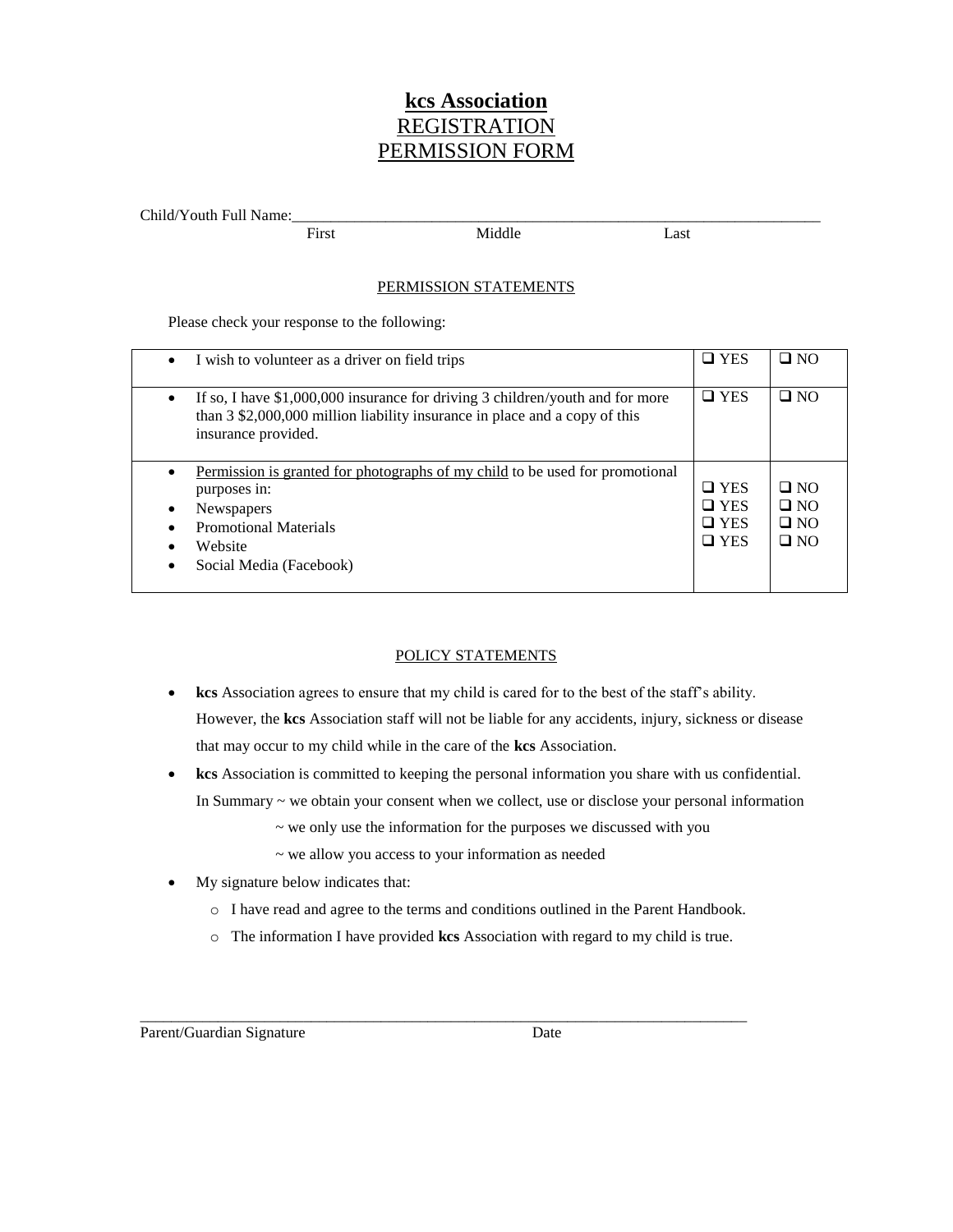# **kcs Association** WELLNESS FORM

| First                                                                                                               | Middle                                                          | Last                                                                                                     |
|---------------------------------------------------------------------------------------------------------------------|-----------------------------------------------------------------|----------------------------------------------------------------------------------------------------------|
| <b>FAMILY INFORMATION</b>                                                                                           |                                                                 |                                                                                                          |
| 2. Parent's Marital Status: □ Single □ Married □ Separated □ Divorced □ Other                                       |                                                                 |                                                                                                          |
|                                                                                                                     |                                                                 |                                                                                                          |
|                                                                                                                     |                                                                 |                                                                                                          |
|                                                                                                                     |                                                                 |                                                                                                          |
| <b>HEALTH INFORMATION</b>                                                                                           |                                                                 |                                                                                                          |
|                                                                                                                     |                                                                 |                                                                                                          |
|                                                                                                                     |                                                                 |                                                                                                          |
| $\Box$ Yes $\Box$ No                                                                                                |                                                                 | 8. Are your child/youth health records on file at Alberta Health Services Community Health Centre?       |
|                                                                                                                     |                                                                 |                                                                                                          |
| 9. Are your child/youth immunizations up to date? $\Box$ Yes $\Box$ No                                              |                                                                 |                                                                                                          |
|                                                                                                                     |                                                                 |                                                                                                          |
| 10. Please give the name of person and type of therapy that your child has previously or is currently<br>receiving: |                                                                 |                                                                                                          |
|                                                                                                                     |                                                                 |                                                                                                          |
|                                                                                                                     |                                                                 | has previously seen ______ is seeing _______ is on waiting list ___________ has applied to see           |
|                                                                                                                     |                                                                 |                                                                                                          |
|                                                                                                                     |                                                                 |                                                                                                          |
| 11. Are there any health problems or concerns that the teacher should know about? $\Box$ Yes                        |                                                                 | $\Box$ No                                                                                                |
|                                                                                                                     |                                                                 |                                                                                                          |
|                                                                                                                     |                                                                 | 12. Does your child/youth have any allergies (food, medication, or other)? Yes / No If yes, please note: |
|                                                                                                                     |                                                                 |                                                                                                          |
|                                                                                                                     |                                                                 |                                                                                                          |
| Will your child need to be medicated at school? $\Box$ Yes $\Box$ No                                                |                                                                 |                                                                                                          |
|                                                                                                                     | If yes, please fill out medical form from your child's teacher. |                                                                                                          |
| 13. Has your child/youth had? Please check with an X any of the following that apply:                               |                                                                 |                                                                                                          |
| □ Red Measles<br>$\Box$ Mumps                                                                                       | $\Box$ German measles                                           | $\Box$ Croup                                                                                             |
| $\Box$ Chicken Pox<br>$\Box$ Scarlet Fever                                                                          | $\Box$ Whooping Cough                                           | $\Box$ Diphtheria                                                                                        |
| $\Box$ Pneumonia<br>$\Box$ Bronchitis                                                                               | $\Box$ Tonsillitis                                              | $\Box$ Polio                                                                                             |
| $\Box$ Convulsions<br>$\Box$ Seizures                                                                               | $\Box$ Ear Aches                                                | $\Box$ Frequent Colds                                                                                    |
|                                                                                                                     |                                                                 |                                                                                                          |
|                                                                                                                     |                                                                 | 14. $\Box$ Sleep / Toileting / Eating Problems? $\Box$ Yes $\Box$ No                                     |
| 17.7                                                                                                                |                                                                 |                                                                                                          |

16.  $\Box$  Have you ever had your child/youth hearing tested? Yes $\Box$  No $\Box$